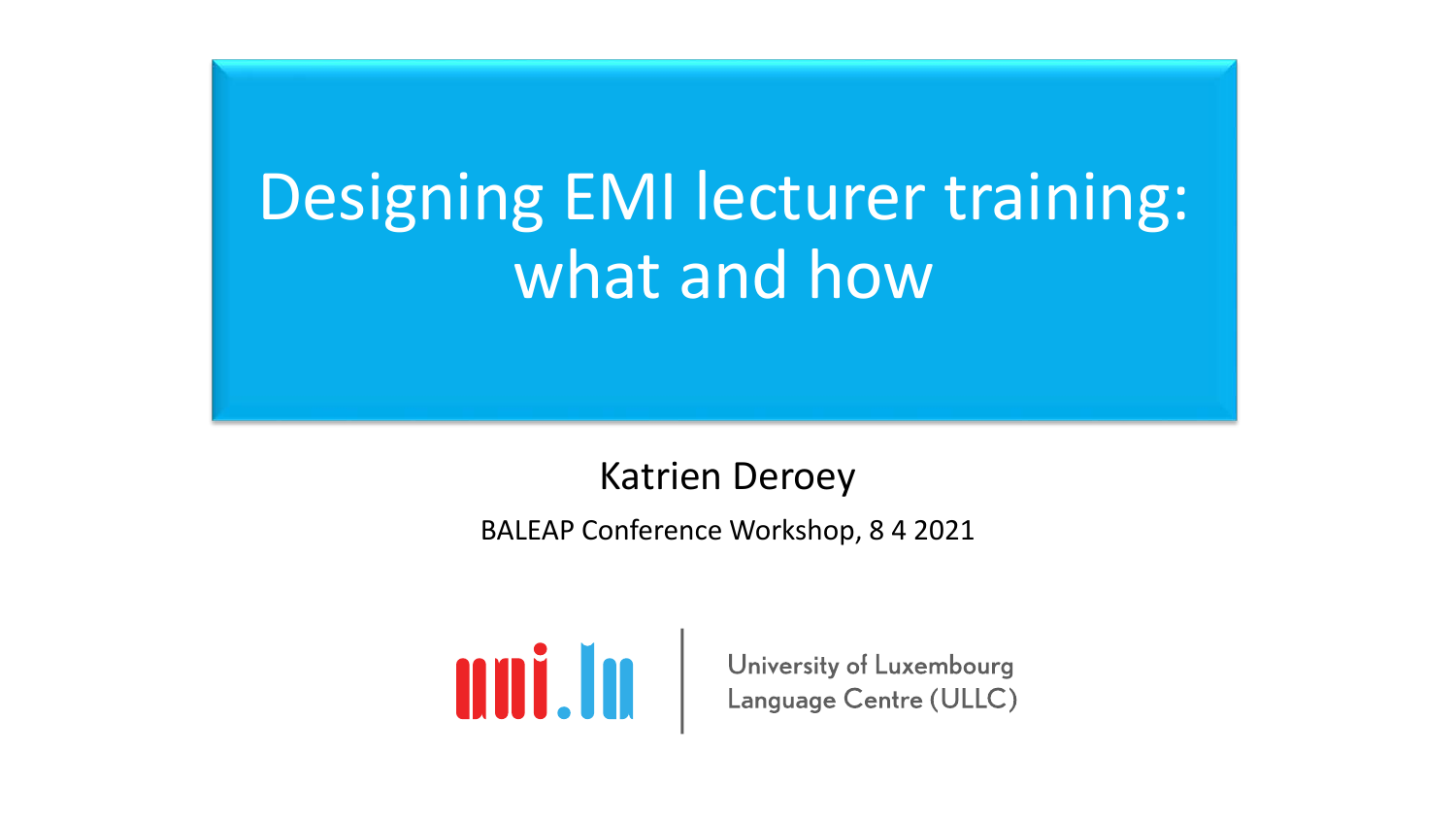# Who's been involved in designing / delivering EMI lecturer training?



Please write 'yes' or 'no' in the chat.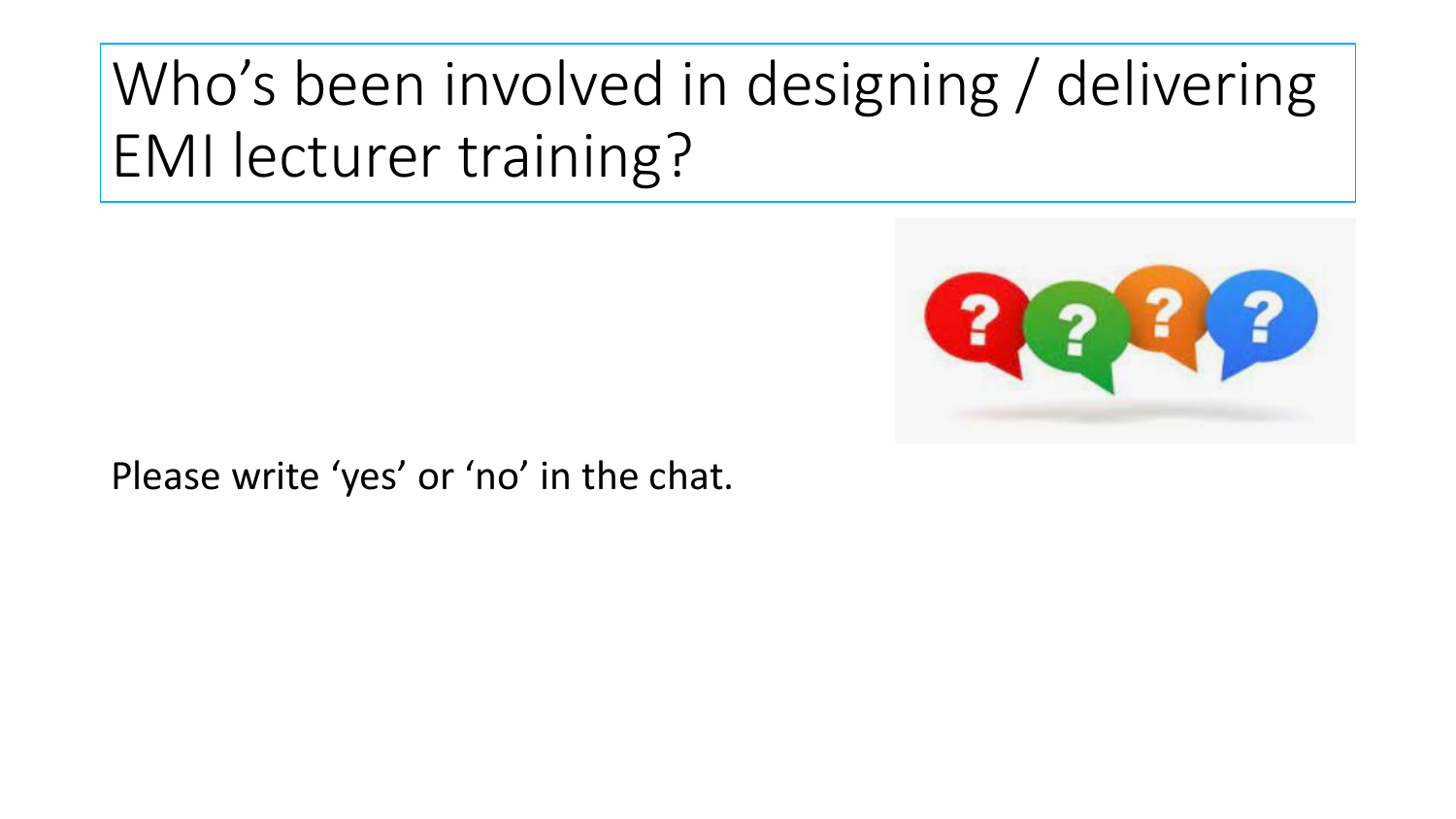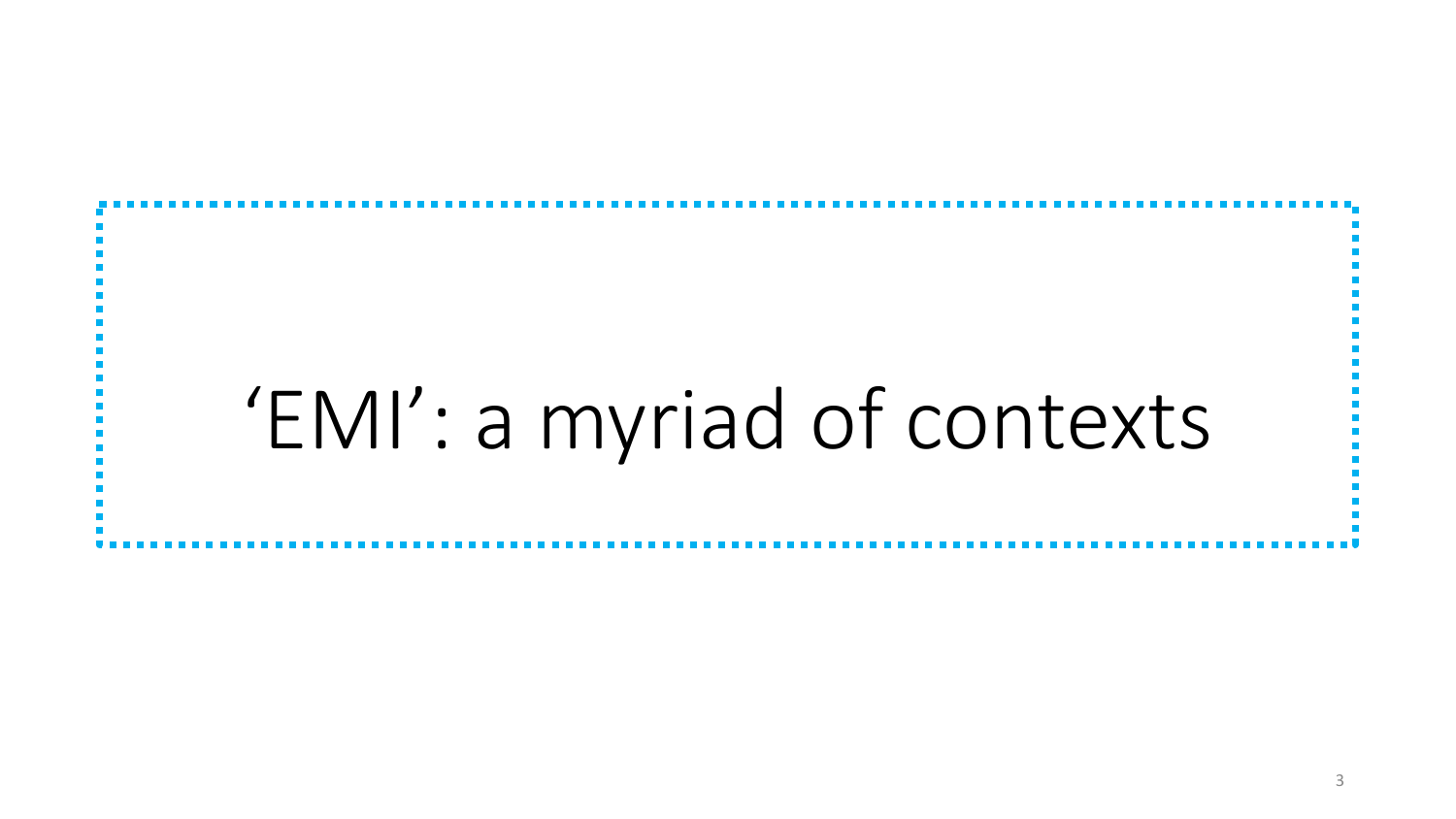#### In all these cases the lecturer is teaching **physics** in English. Which of these are EMI contexts?

- 1. A Spanish lecturer teaches in Spain to L1 Spanish students only.
- 2. A Spanish lecturer teaches in Spain to L1 Spanish & international students.
- 3. A Spanish lecturer teaches in the UK to L1 English & international students.
- 4. An L1 English UK lecturer teaches in Spain to L1 Spanish students only.
- 5. An L1 English UK lecturer teaches in the UK to L1 English & international students.

VOTE Mentimeter: <https://www.menti.com/yuzdbvabgf> OR use Mentimeter code: **40 72 31 1**

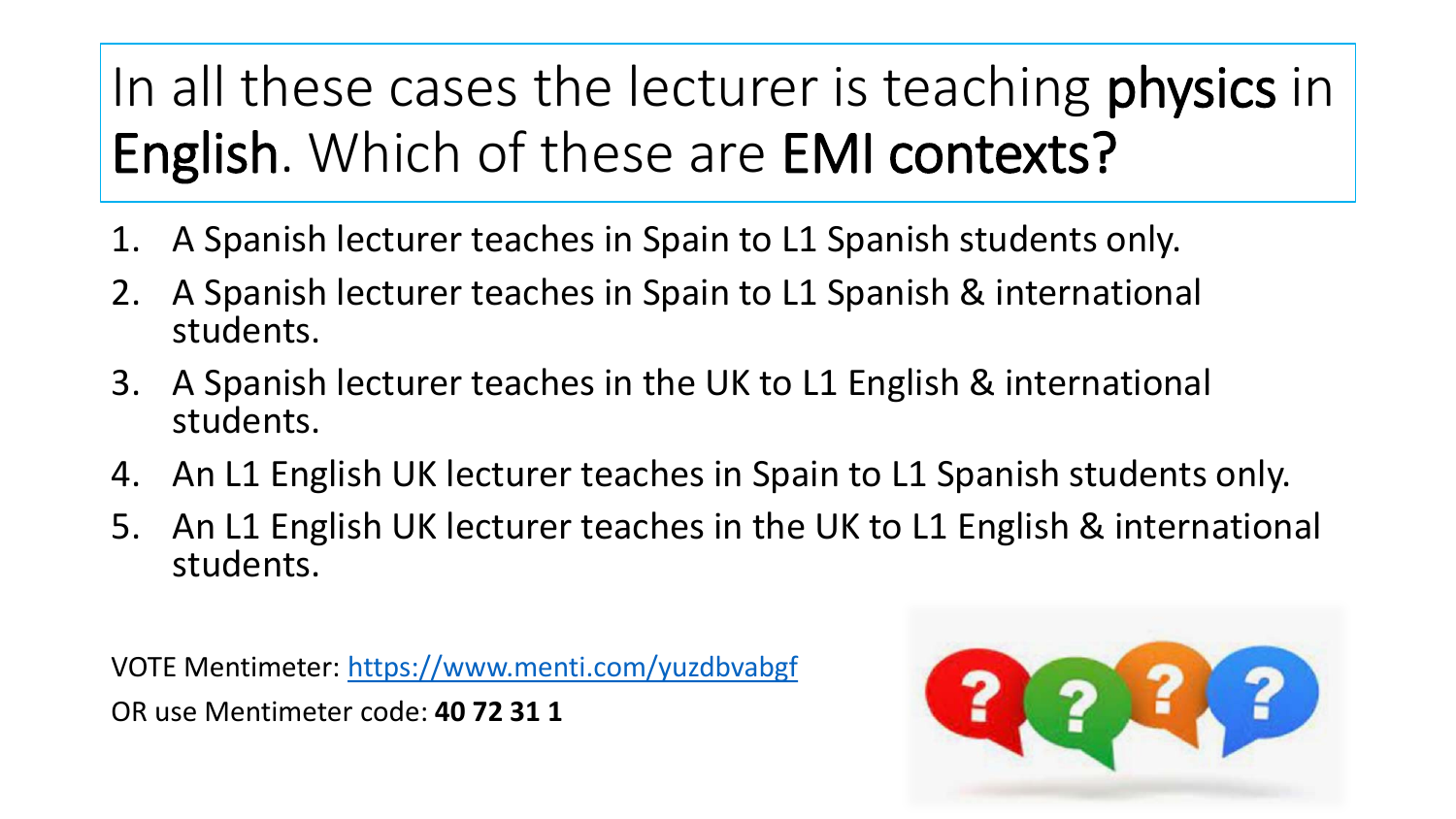#### EMI as considered here

'[t]he use of the English language to teach academic subjects […] where the first language (L1) of the majority of the population is not English' (Macaro et al, 2018, 37)

≠ Integrated Content and Language in Higher Education: ICLHE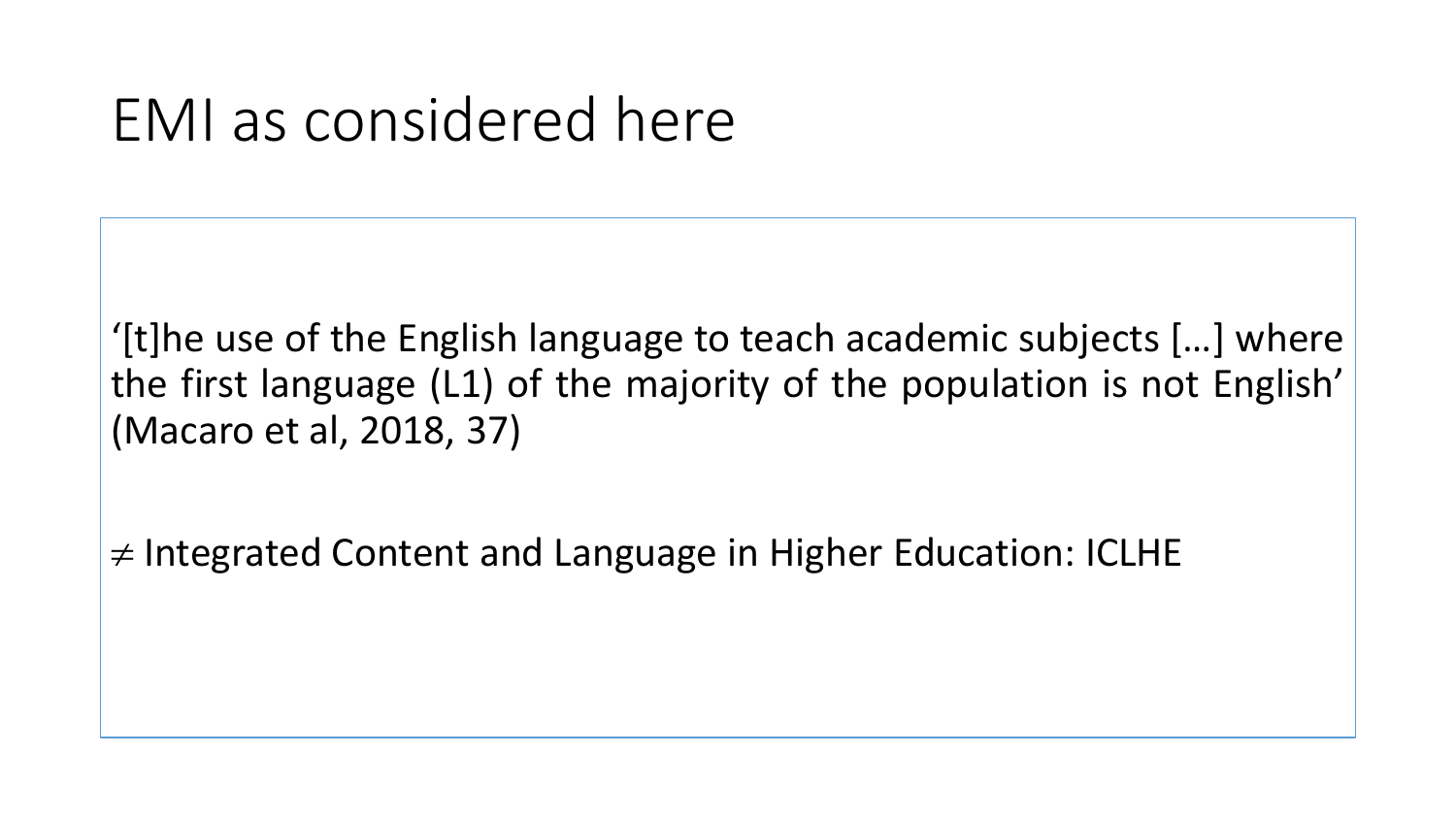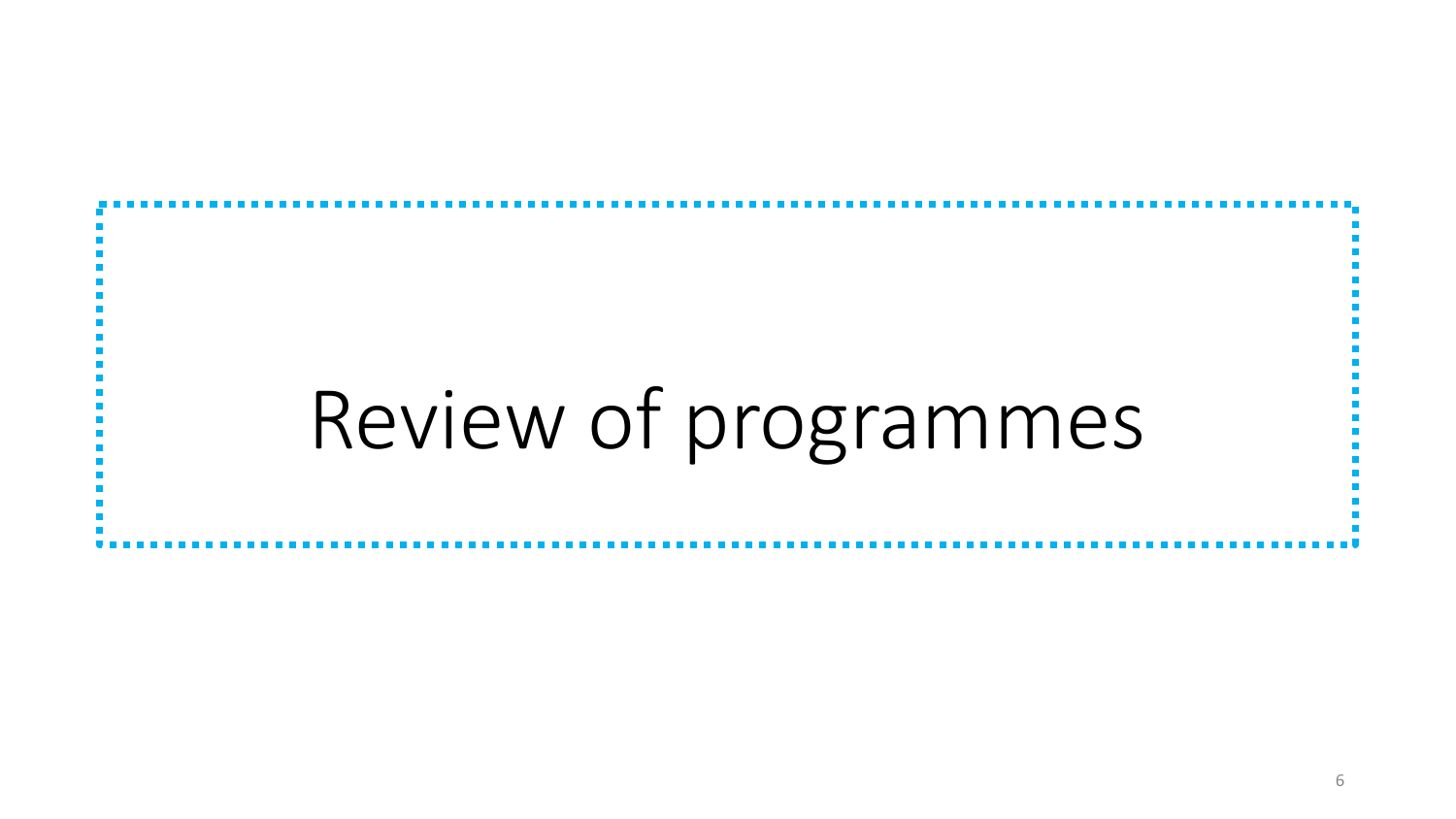#### Literature reviewed

9 (Deroey, 2021) and 22 (under preparation) 'programmes' Published Worldwide Mainly EMI rather than ICLHE

Training rather than needs/attitudinal analysis

Components, formats, experiences, recommendations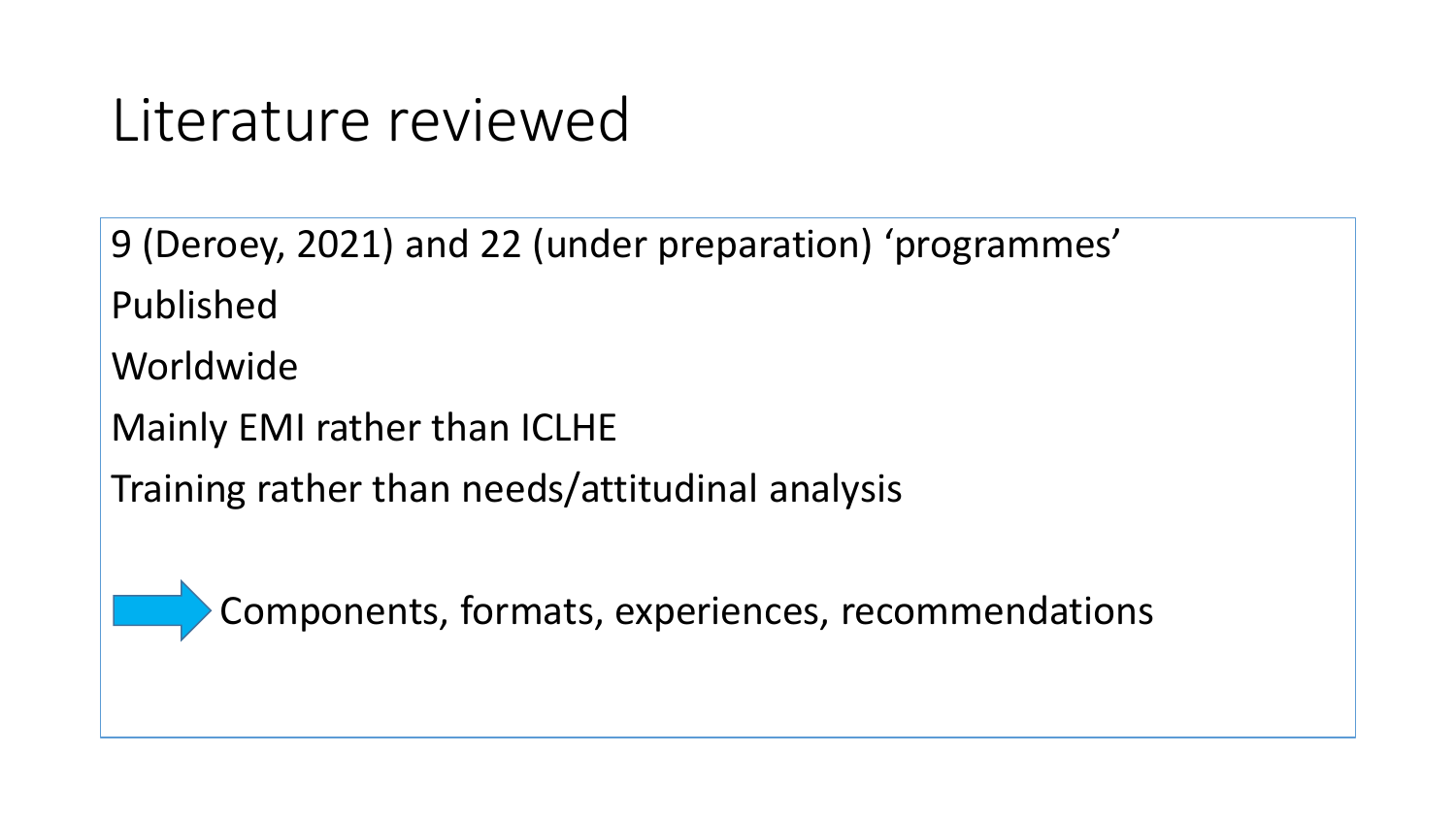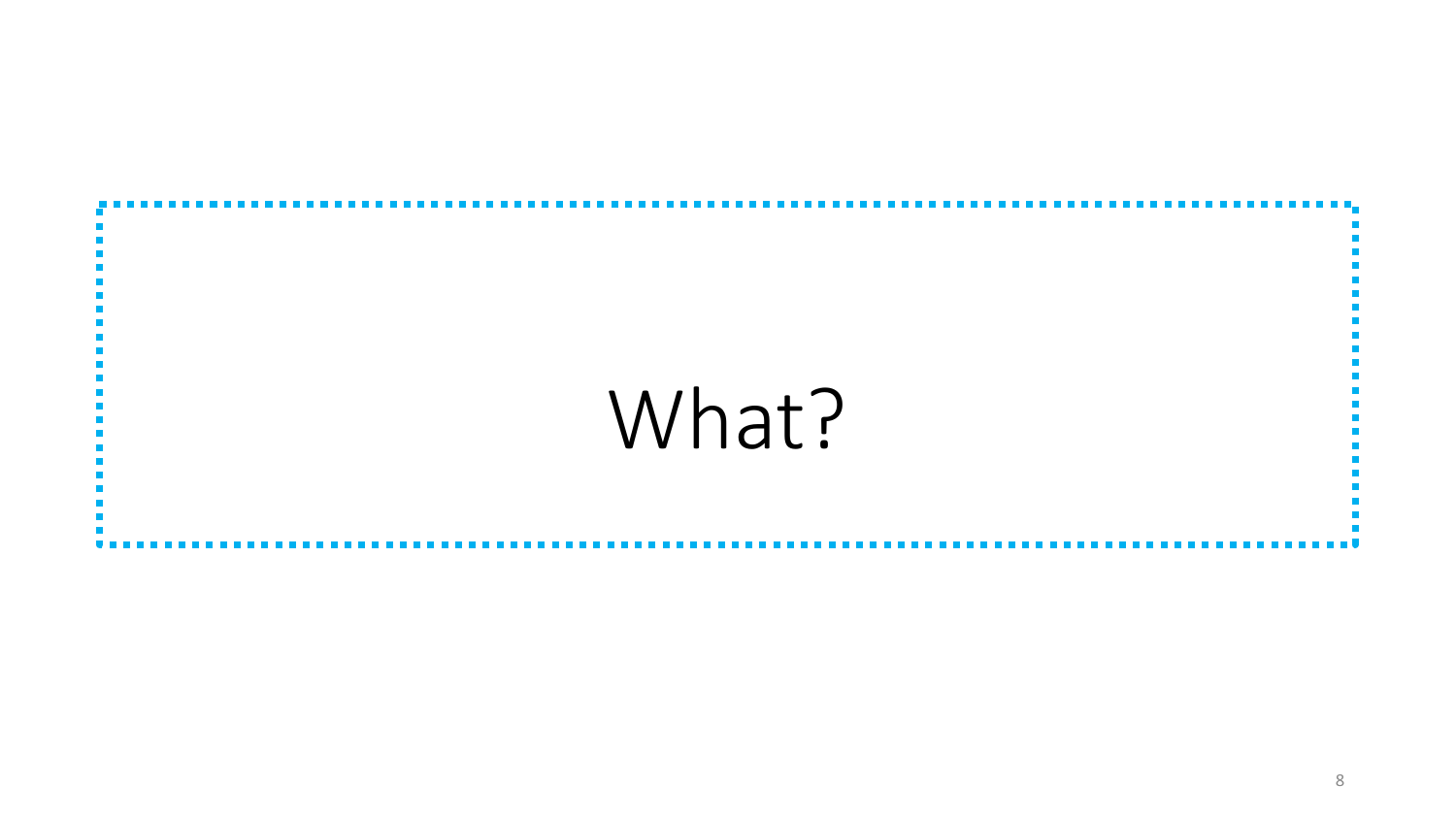'A change in the language of instruction can […] be seen as an **opportunity leading to consideration of other elements in the training of lecturers** which help determine the quality of the education provided to students in international classrooms.'

(Dafouz et al., 2020, p. 327)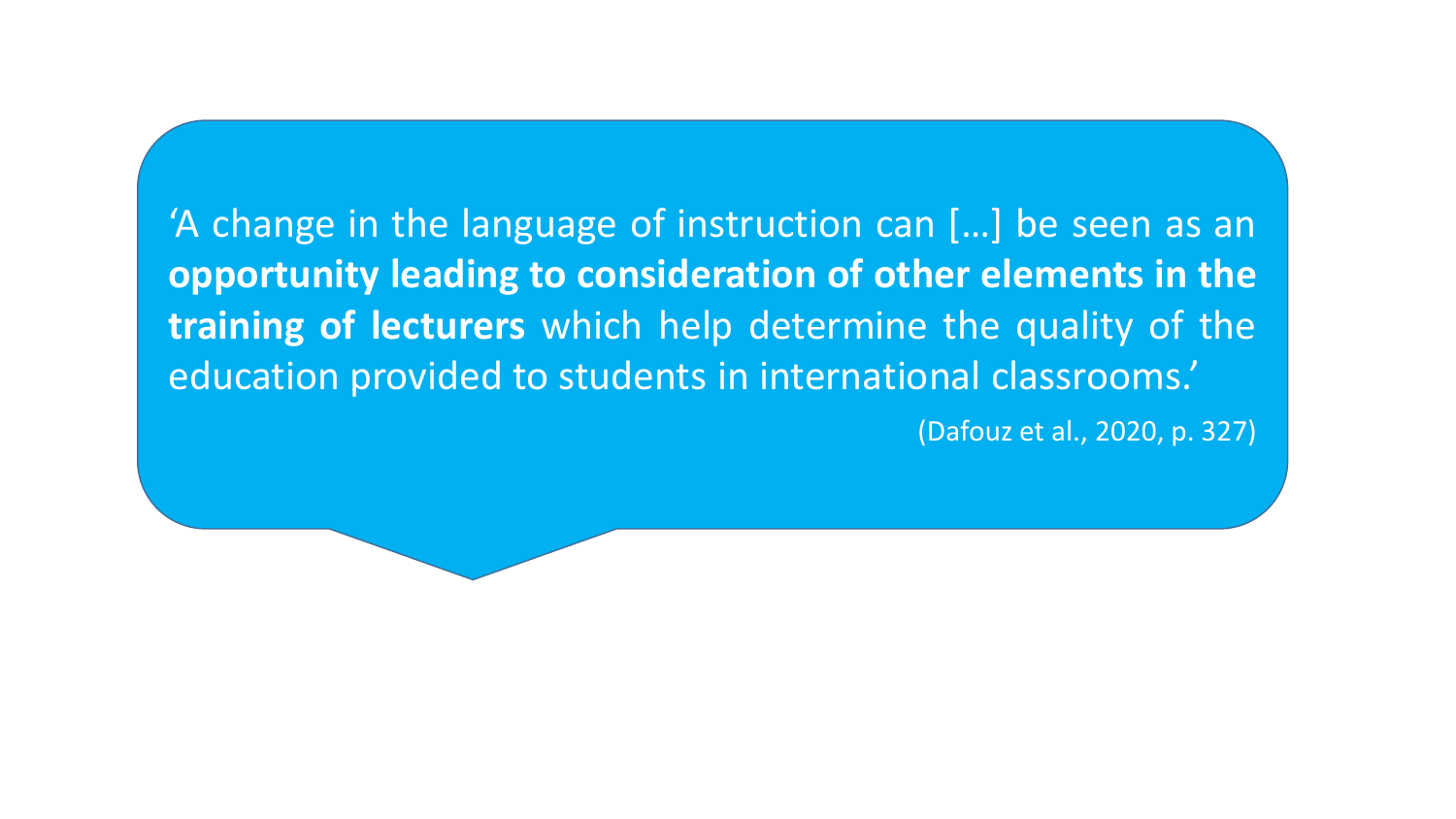#### '[T]eaching and learning activity in internationalized higher education […] require[s] a combination of **didactic, linguistic** and **intercultural skills** […].'

(Haines, 2017, p. 39)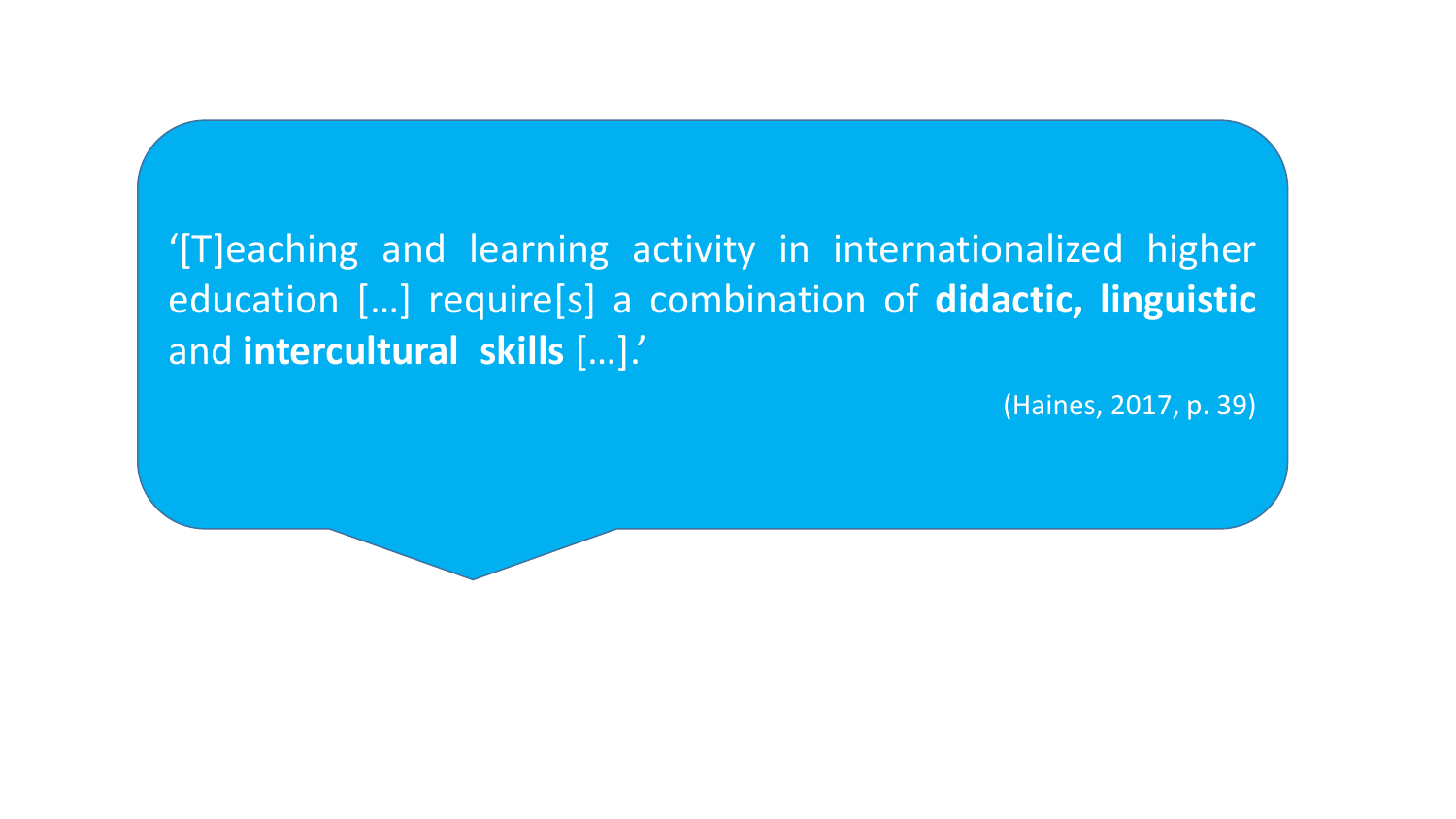#### Language proficiency

Teaching strategies **Communication** skills

EMI concepts & contexts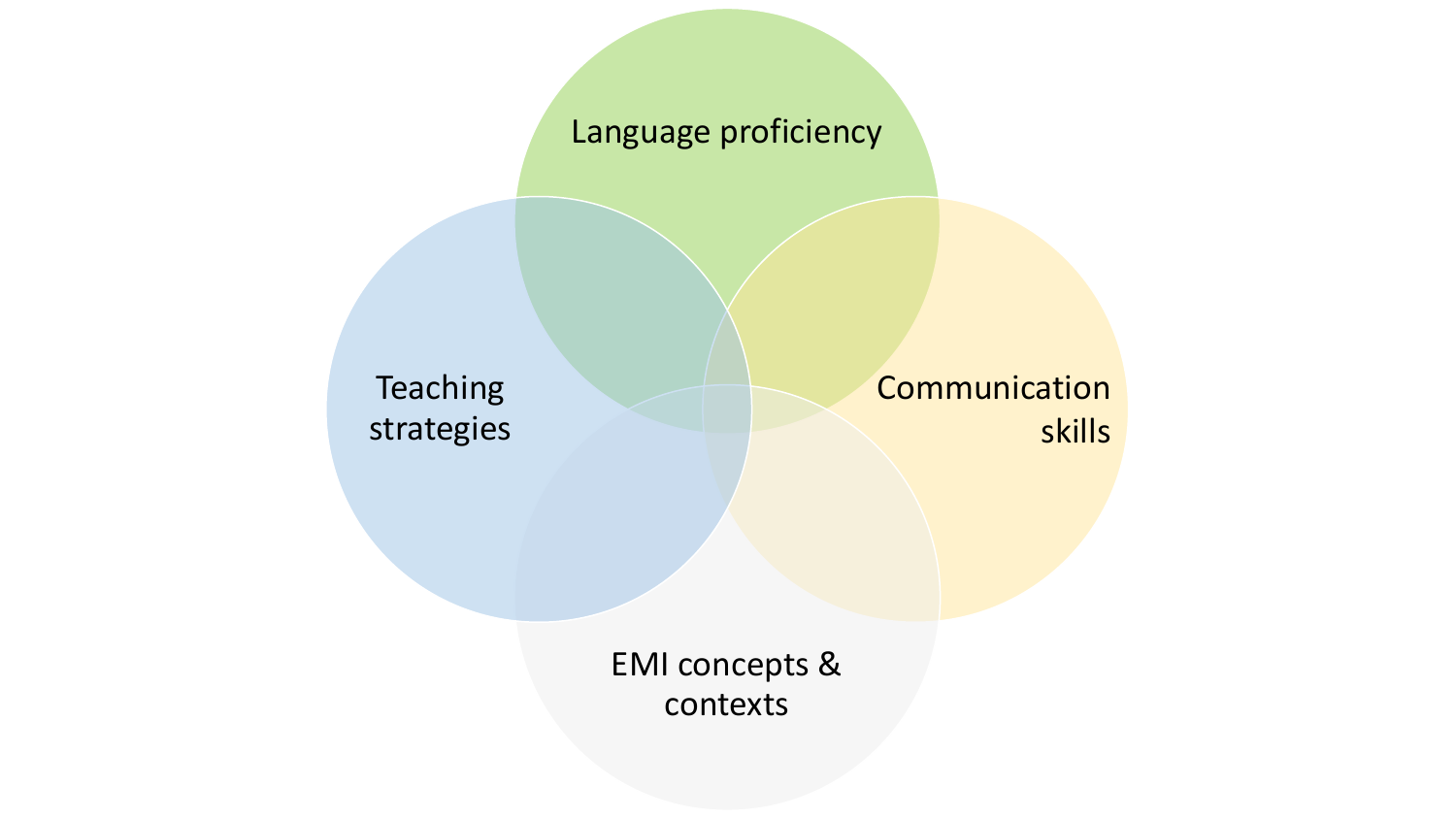# Main foci

| Language            | <b>Communication</b> | <b>Teaching</b> | <b>EMI concepts &amp;</b><br>contexts |
|---------------------|----------------------|-----------------|---------------------------------------|
| Pronunciation       |                      |                 |                                       |
| Vocabulary          |                      |                 |                                       |
| Discourse signposts |                      |                 |                                       |
| Language functions  |                      |                 |                                       |
|                     |                      |                 |                                       |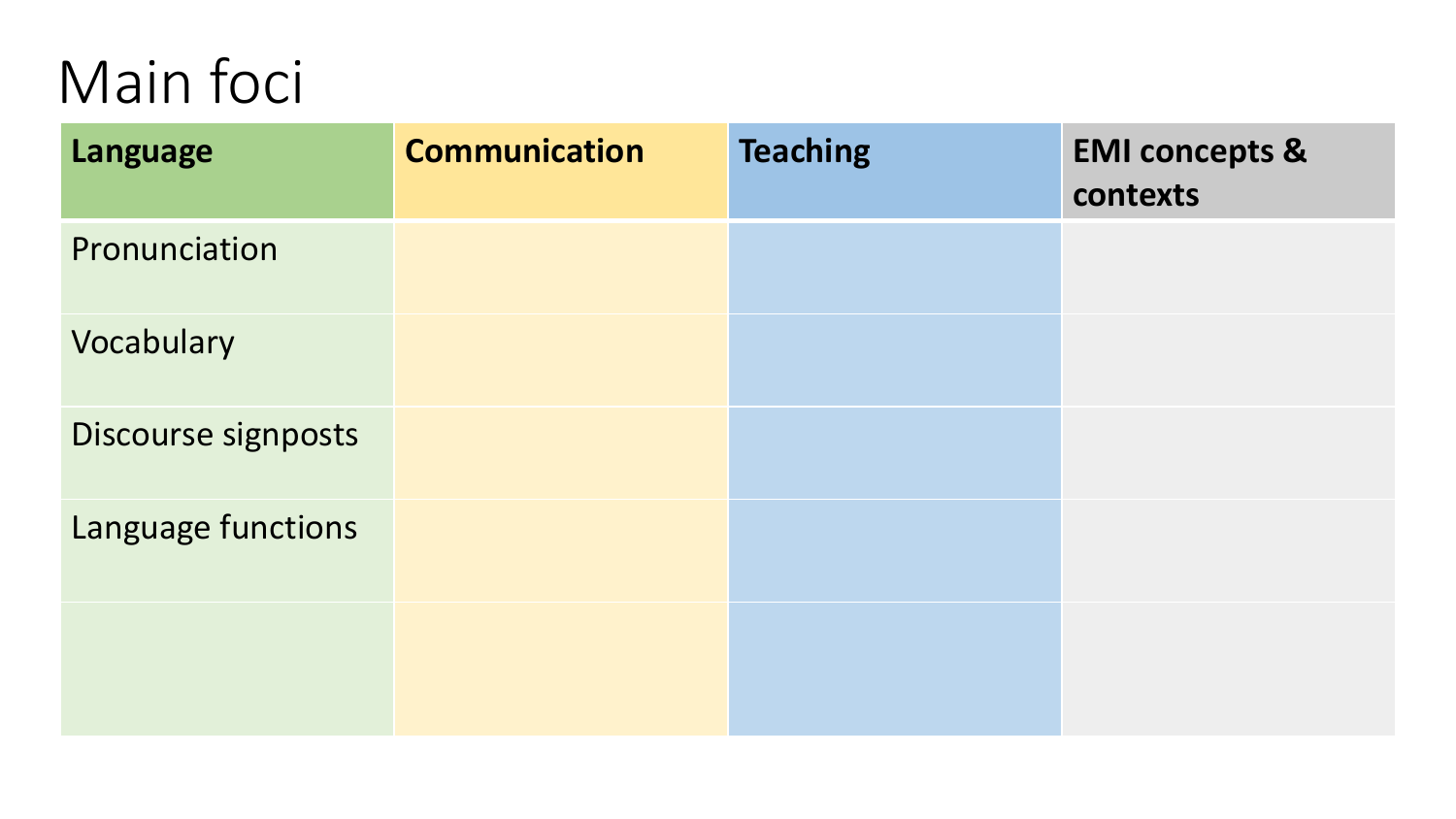'[…] EMI teaching competence is extremely **difficult to define in linguistic terms** – and therefore difficult to monitor, train, and/or certify.'

(Gustafsson, 2020, p. 1072)

'[…] investment in language learning entails an extra emotional cost, which drives lecturers to increasing feelings of **insecurity** and disempowerment.'

(Nieto & Fernandez, 2021, p. 52 )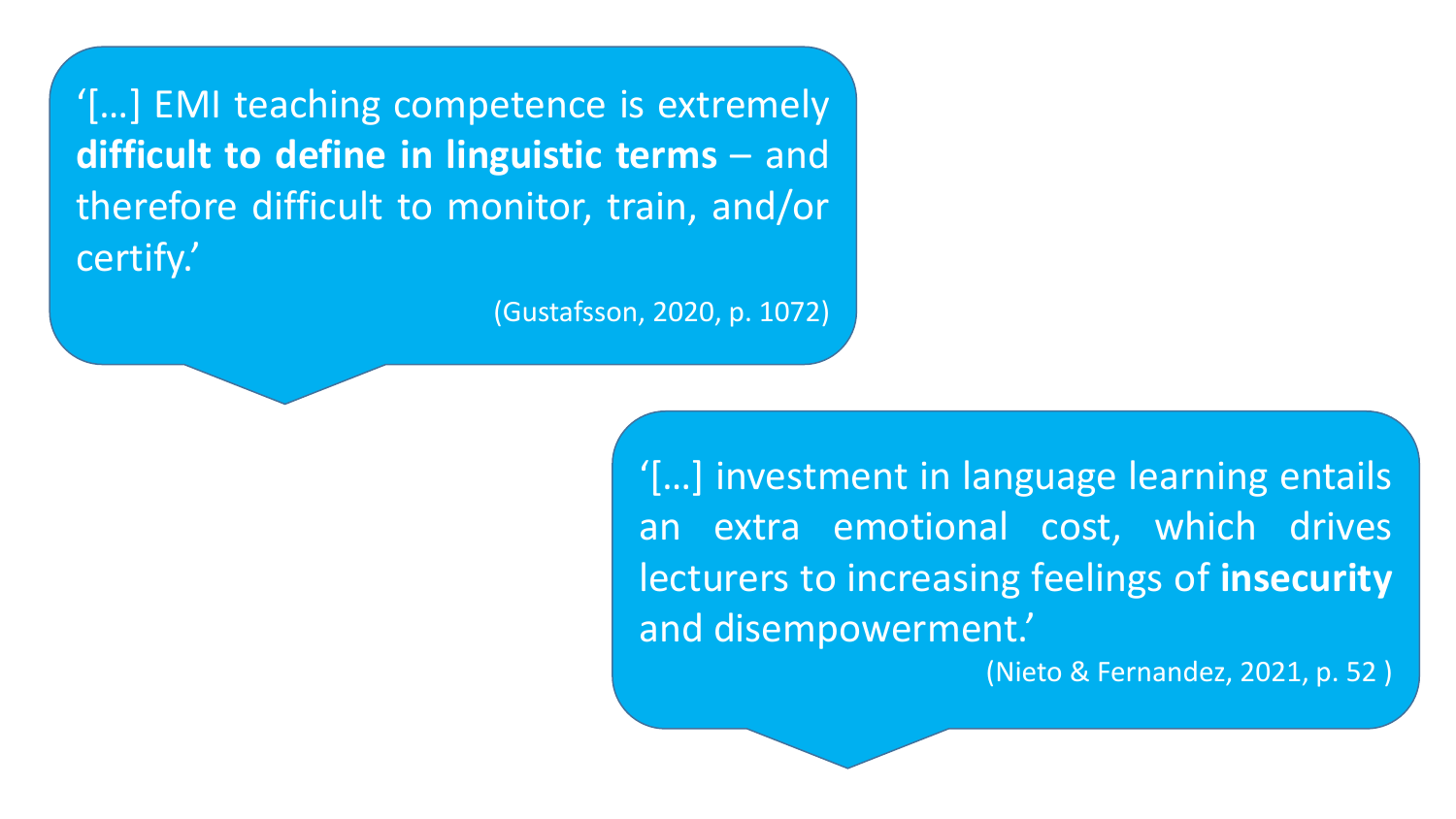'[T]eaching subjects through English is much **more than simply translating class content** into a second language and teachers should not be expected to work out the skills of teaching through English intuitively.'

(O'Dowd, 2018, p. 561)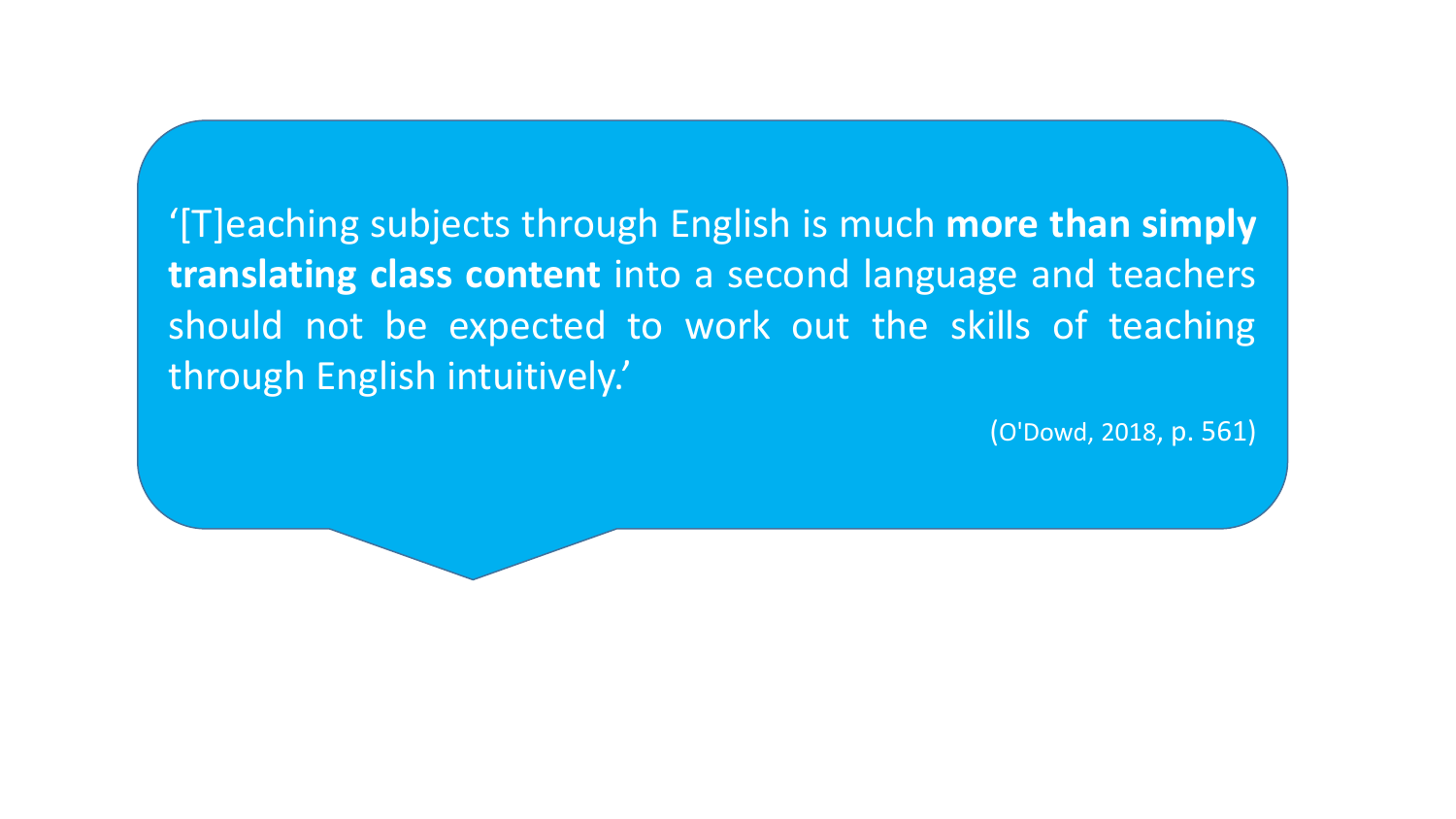# Main foci

| <b>Language</b>     | <b>Communication</b>                  | <b>Teaching</b> | <b>EMI concepts &amp;</b><br>contexts |
|---------------------|---------------------------------------|-----------------|---------------------------------------|
| Pronunciation       | <b>Structuring</b><br>discourse       |                 |                                       |
| Vocabulary          | <b>Negotiating meaning</b>            |                 |                                       |
| Discourse signposts | Non-verbal & visual<br>communication  |                 |                                       |
| Language functions  | English as a Lingua<br>Franca         |                 |                                       |
|                     | Accommodating<br>cultural differences |                 |                                       |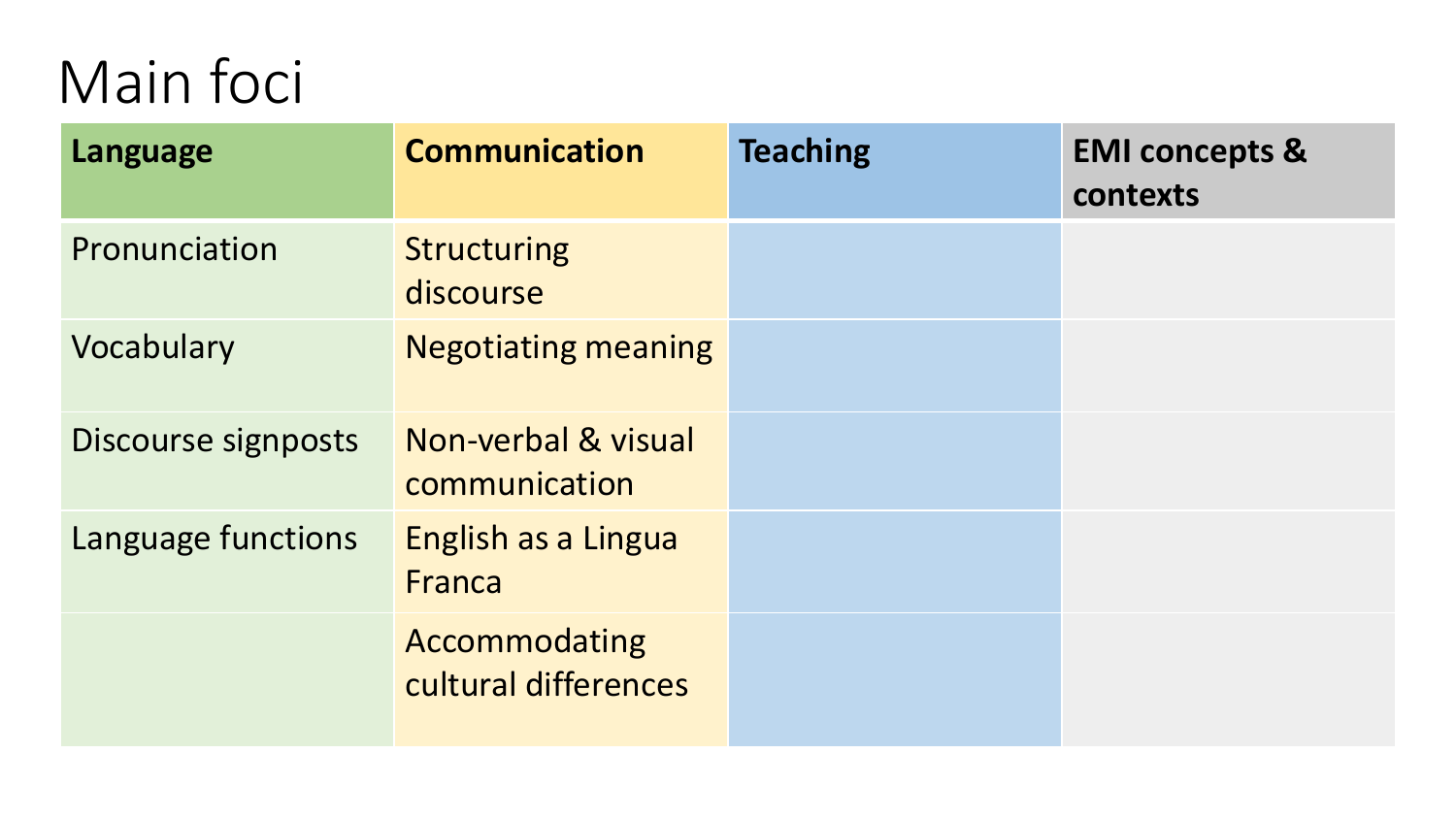'They also started to think of **English as a** *lingua franca*, which helped to **dispel** some of their **fears** as nonnative speakers.'

'[…] moving them on from their initial concern about their language […] [to] being able to identify **aspects of language that support classroom communication**.'

(Pagèze & Lasagabaster, 2017)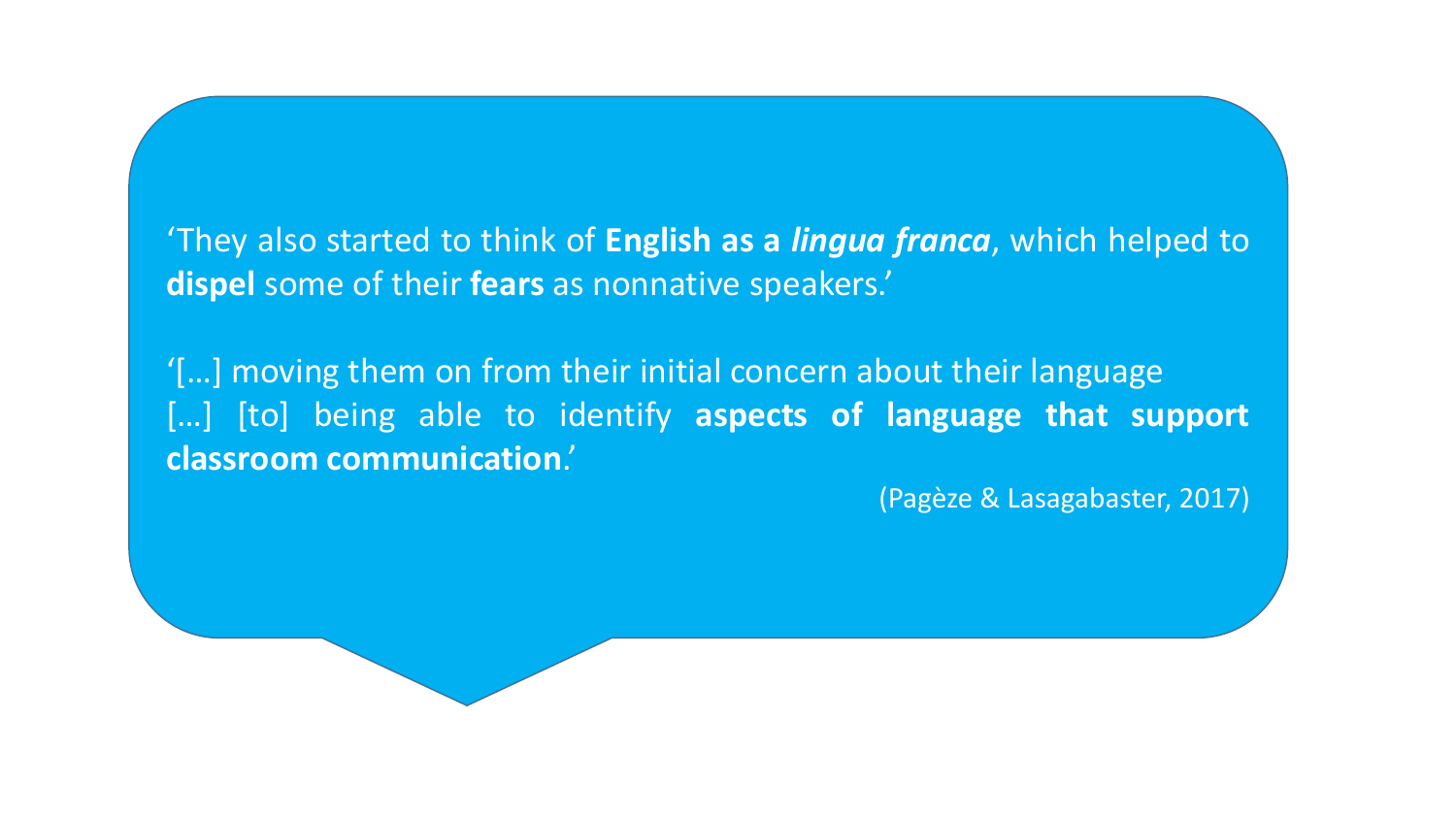# Main foci

| Language            | <b>Communication</b>                  | <b>Teaching</b>                     | <b>EMI concepts &amp;</b><br>contexts |
|---------------------|---------------------------------------|-------------------------------------|---------------------------------------|
| Pronunciation       | <b>Structuring</b><br>discourse       | Interactivity                       |                                       |
| Vocabulary          | <b>Negotiating meaning</b>            | Learner-centred<br>teaching         |                                       |
| Discourse signposts | Non-verbal & visual<br>communication  | Compensating for<br>language issues |                                       |
| Language functions  | English as a Lingua<br>Franca         |                                     |                                       |
|                     | Accommodating<br>cultural differences |                                     |                                       |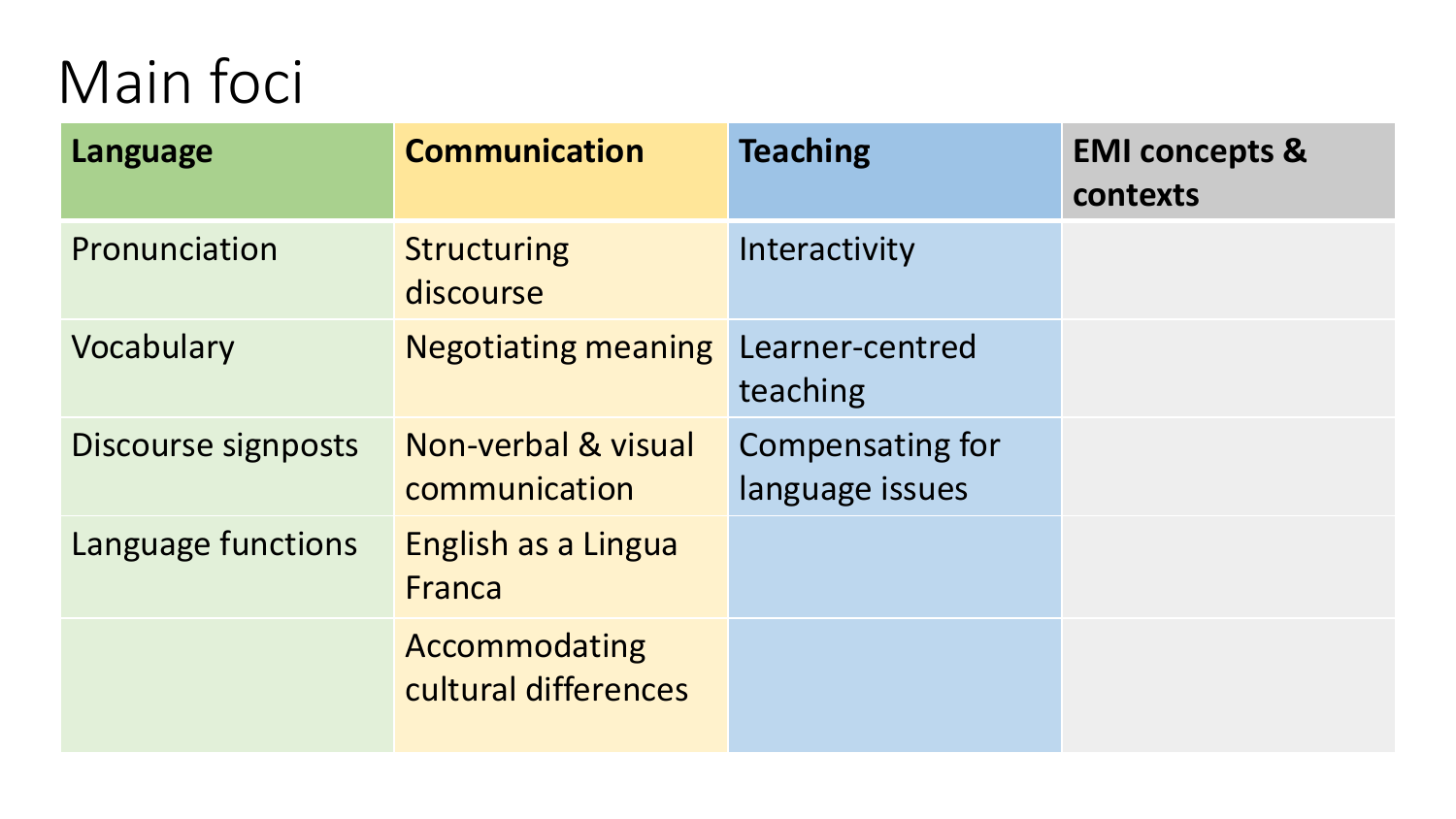'Effective teaching pedagogies and methodologies are necessary for **overcoming linguistic challenges and disparities**.'

(Inbar-Lourie & Donitsa-Schmidt, 2020, p. 311)

'These pedagogical aspects are **not immediately perceived** by teachers […]. Teacher development for EMI settings thus needs to help lecturers **appreciate EMI as a specific classroom teaching situation** […].'

(Pagèze & Lasagabaster, 2017, p. 297)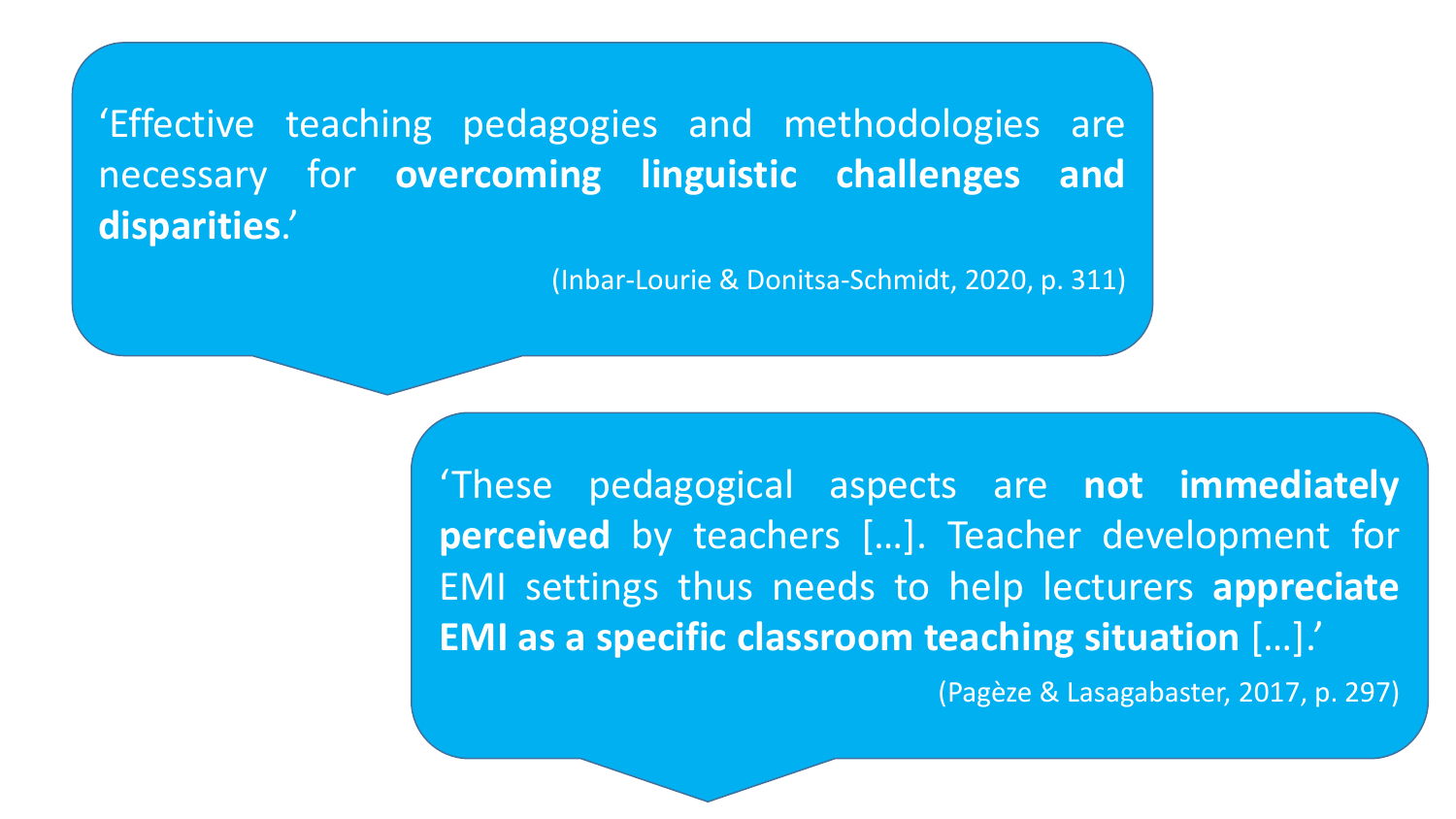# Main foci

| Language            | <b>Communication</b>                  | <b>Teaching</b>                              | <b>EMI concepts &amp;</b><br>contexts         |
|---------------------|---------------------------------------|----------------------------------------------|-----------------------------------------------|
| Pronunciation       | <b>Structuring</b><br>discourse       | Interactivity                                | What is EMI?                                  |
| Vocabulary          | <b>Negotiating meaning</b>            | Learner-centred<br>teaching                  | Internationalization                          |
| Discourse signposts | Non-verbal & visual<br>communication  | <b>Compensating for</b><br>language issues   | Multilingual &<br>multicultural<br>classrooms |
| Language functions  | English as a Lingua<br>Franca         | <b>Sharing experiences</b><br>and strategies |                                               |
|                     | Accommodating<br>cultural differences |                                              |                                               |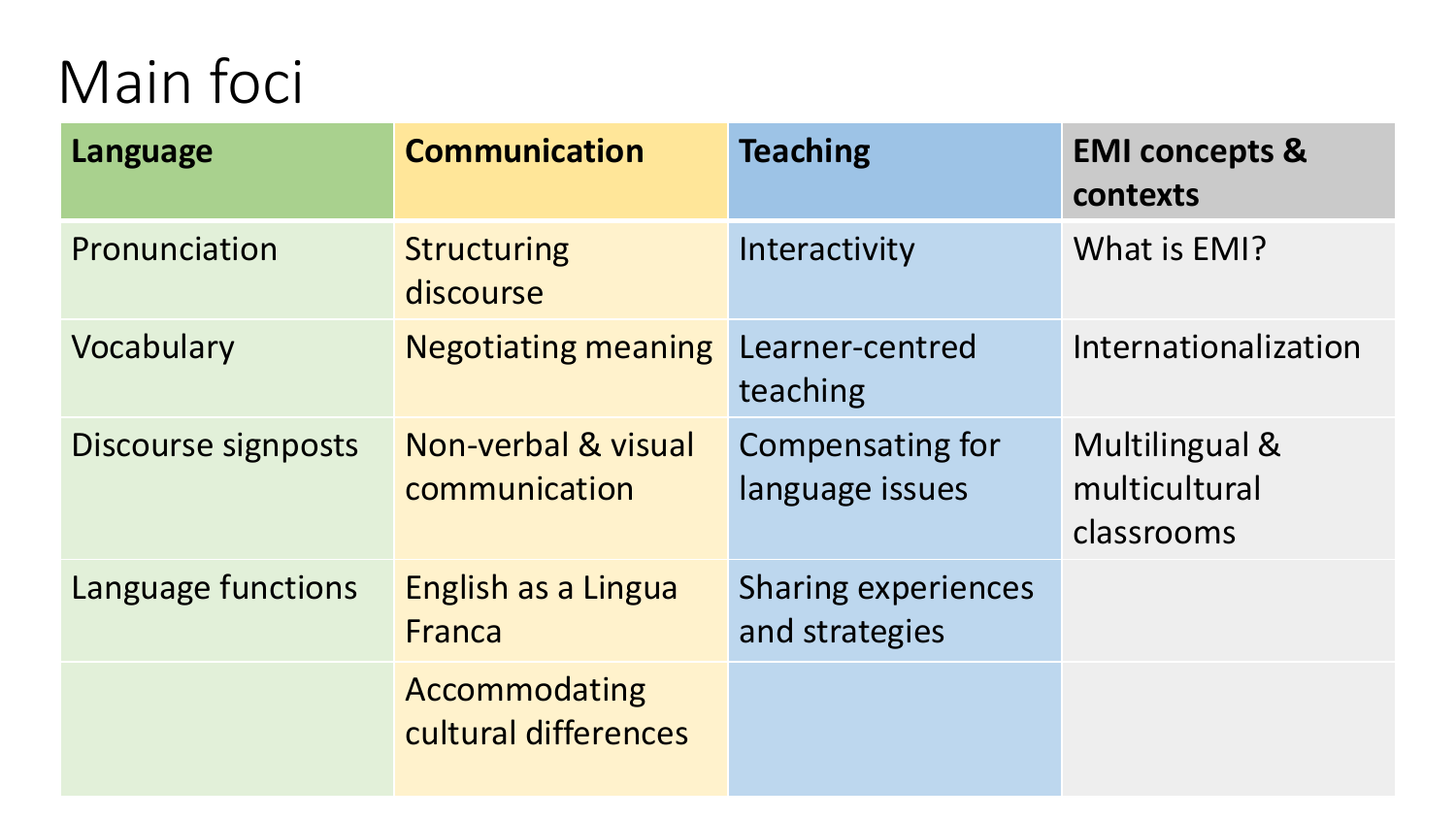'[...] need to reposition EMI teacher professional development [...] in a **broader engagement portfolio** [...] that aligns more directly with the **internationalization strategies** of universities and that incorporates all the agencies involved.'

(Dafouz, 2021, p. 15)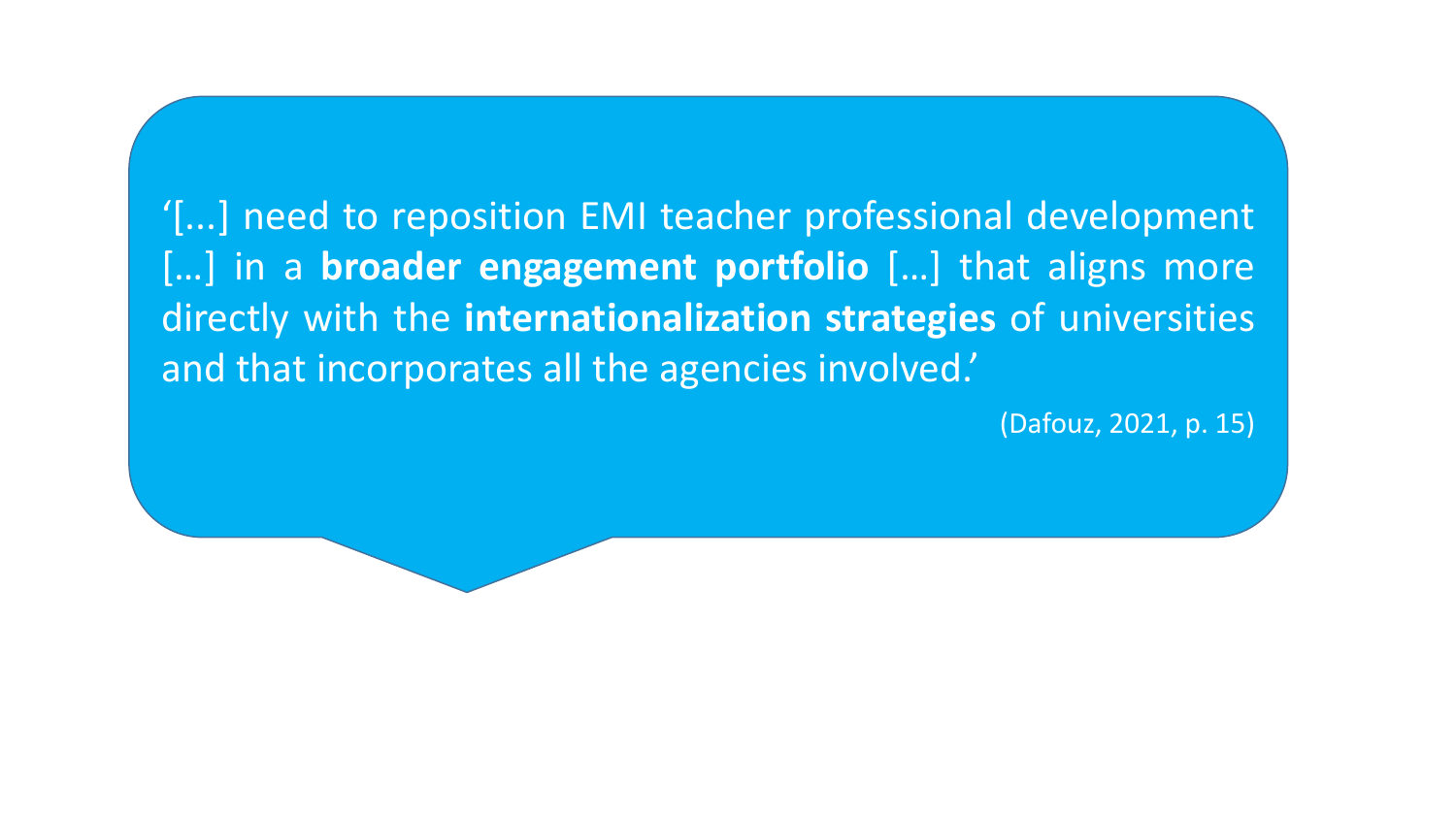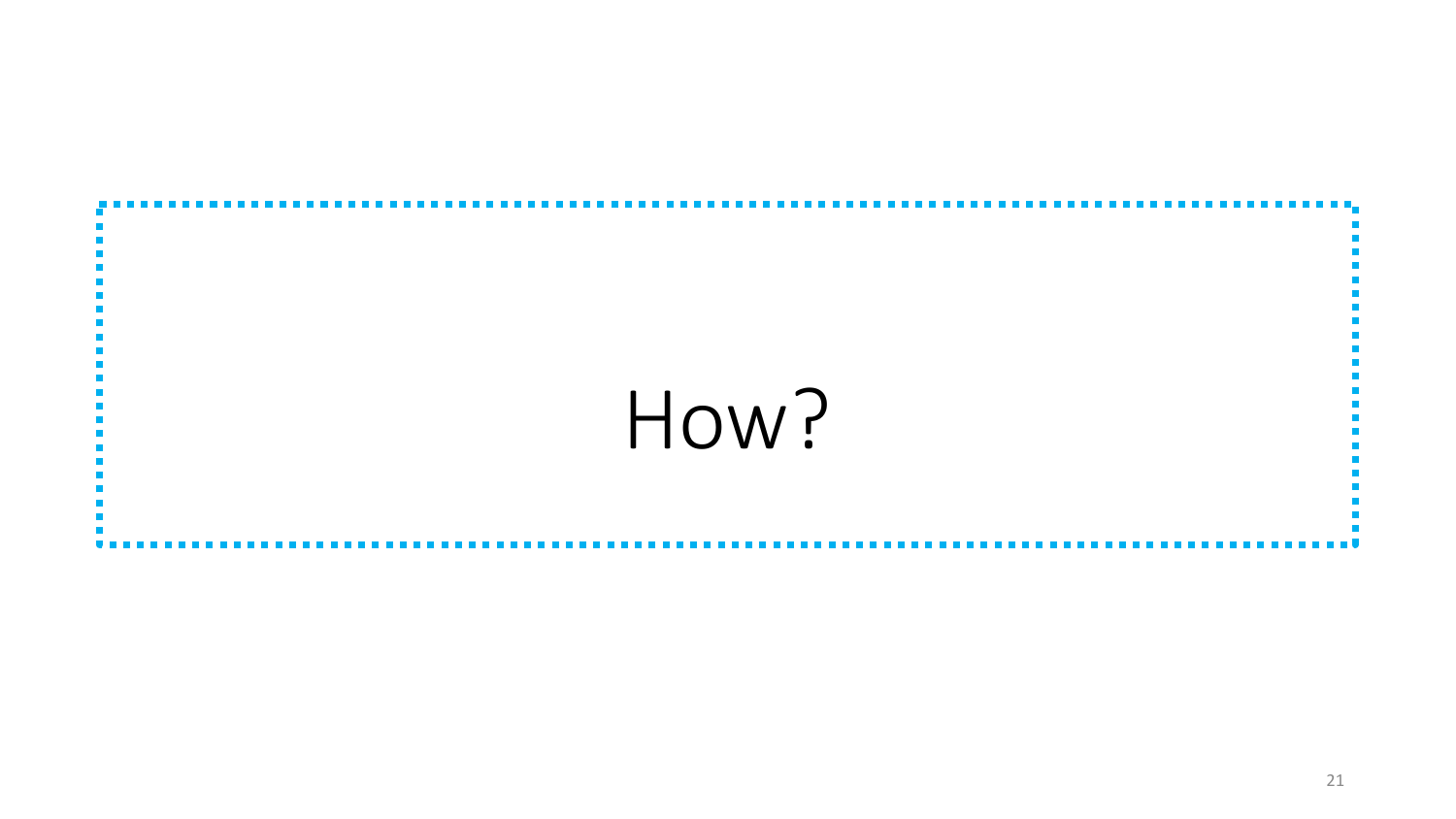# Main formats

| <b>Classes</b>                 | <b>Practice</b>      | One-to-one          | <b>Online</b>                 | <b>Peer networking</b> |
|--------------------------------|----------------------|---------------------|-------------------------------|------------------------|
| Intensive/extensive<br>courses | <b>Microteaching</b> | <b>Observations</b> | <b>Materials</b>              | Seminars               |
| Workshops                      | <b>Reflection</b>    | Consultations       | <b>Teaching</b><br>recordings | <b>Forums</b>          |
| <b>Guest lectures</b>          | Feedback             | Coaching            | Feedback                      | <b>Tandems</b>         |
|                                |                      | Peer mentoring      |                               | Social media           |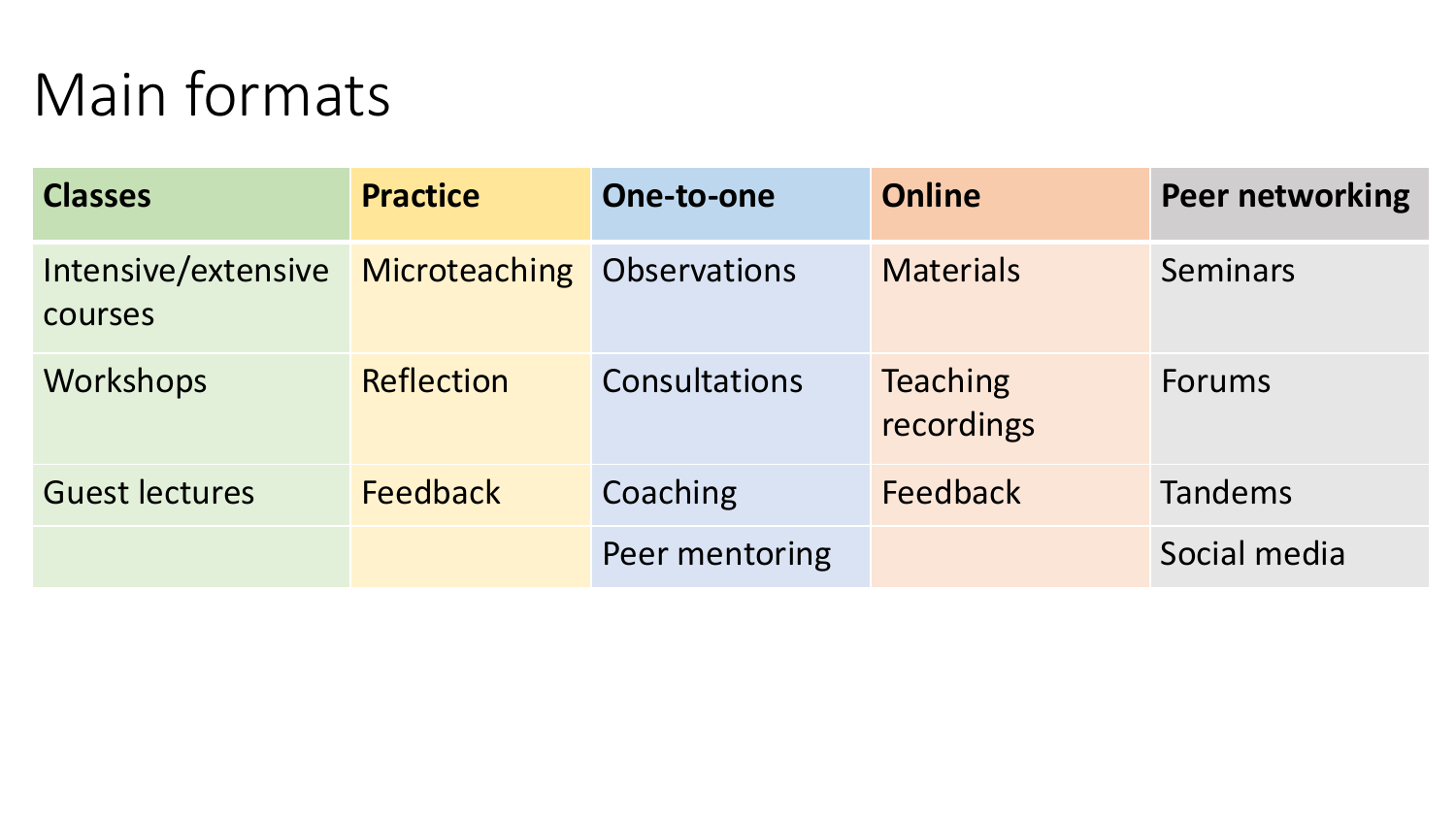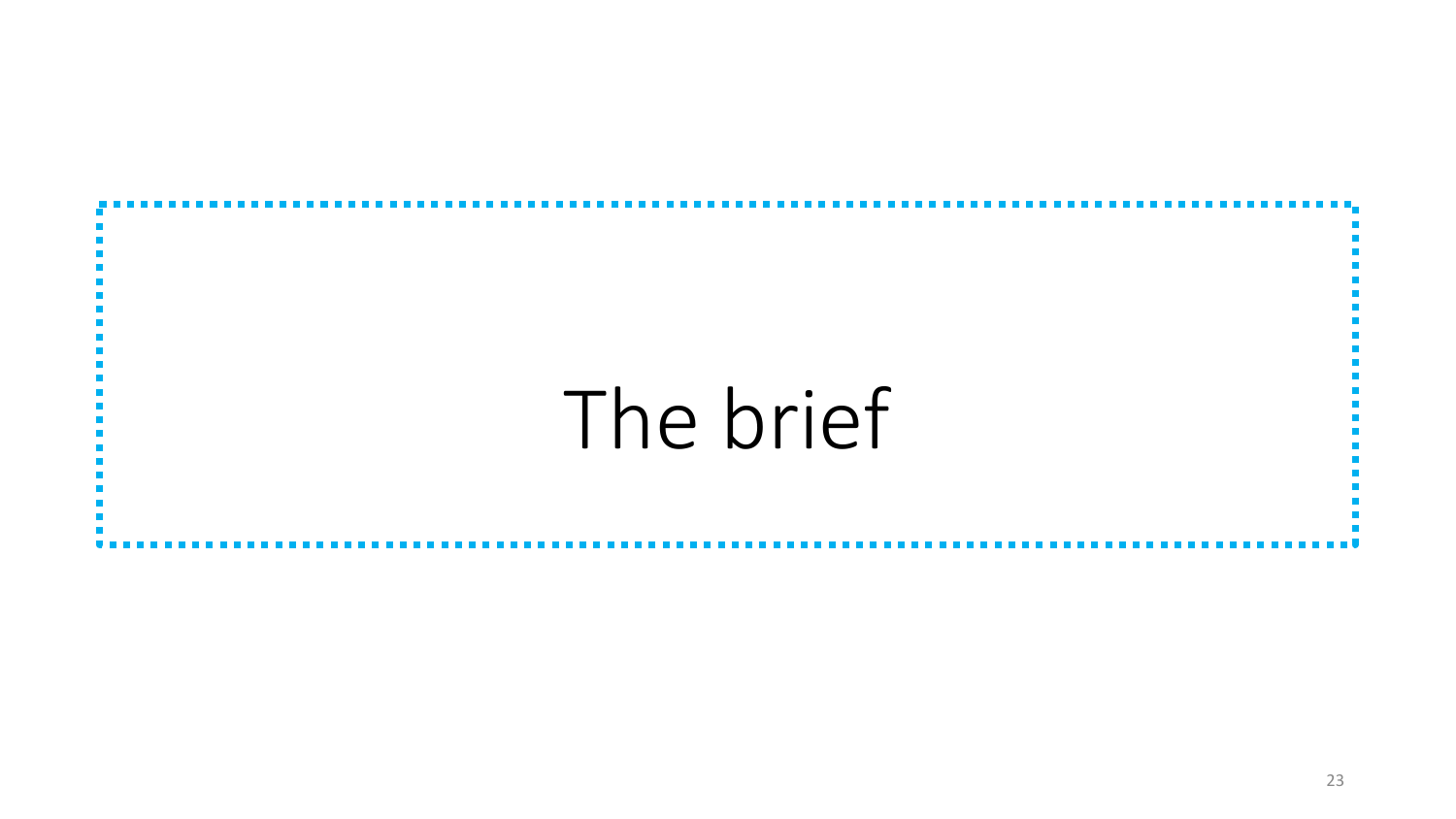# University of Luxembourg (°2003)

- Rectorate request: support lecturers teaching in English
- Multilingual university: programmes generally taught in two languages (French/English or French/German), some in three and some entirely taught in English
- +/- 300 lecturers (all languages) across disciplines
- Most lecturers: L1 German, French, or Luxembourgish
- Most lecturers: self-assessed English proficiency CEFR C1-C2
- Language Centre: 1 member of staff for English + self-employed 'freelance' staff with limited availability & no EMI training expertise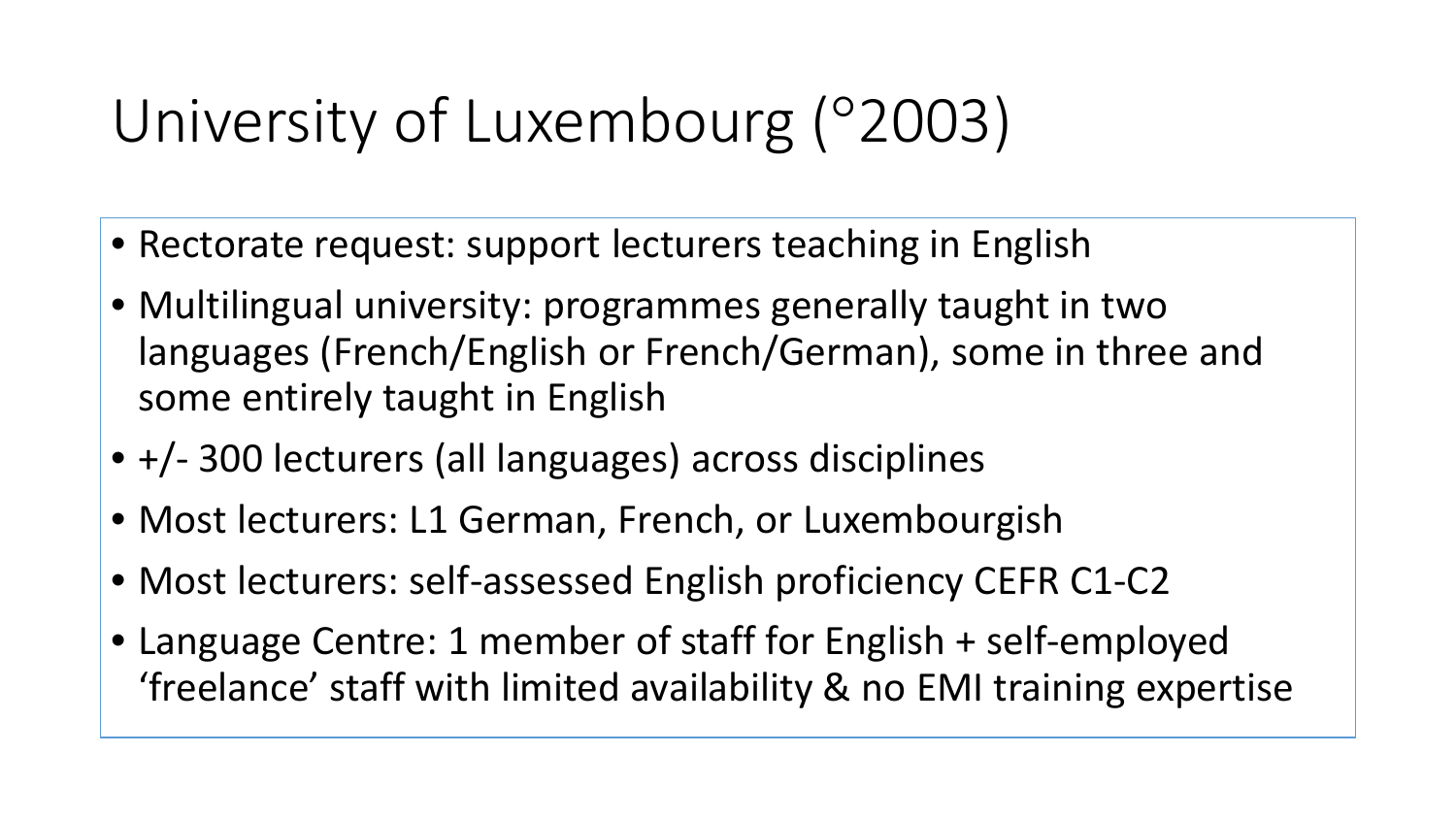a) What components & skills would you prioritise in the training? b) How could the training be delivered in this context? c) What questions does this raise for you?

Please 'appoint' one 'secretary'.

Add summaries in Google doc:

[https://docs.google.com/document/d/1PzbbJQ30\\_vN1QbJROCEdgcNG](https://docs.google.com/document/d/1PzbbJQ30_vN1QbJROCEdgcNGvhM20onil_EqOesu3fs/edit?usp=sharing) vhM20onil EqOesu3fs/edit?usp=sharing

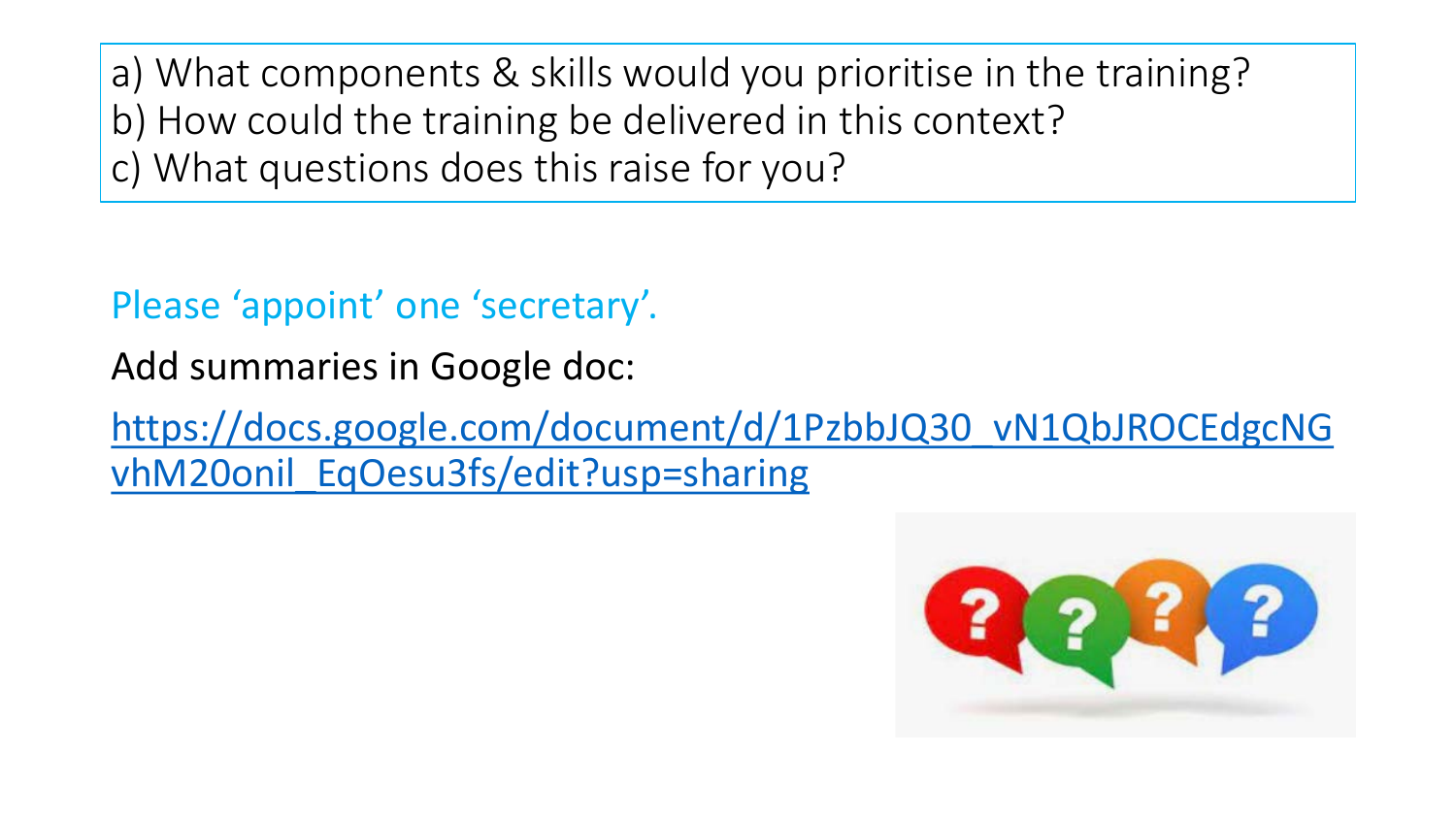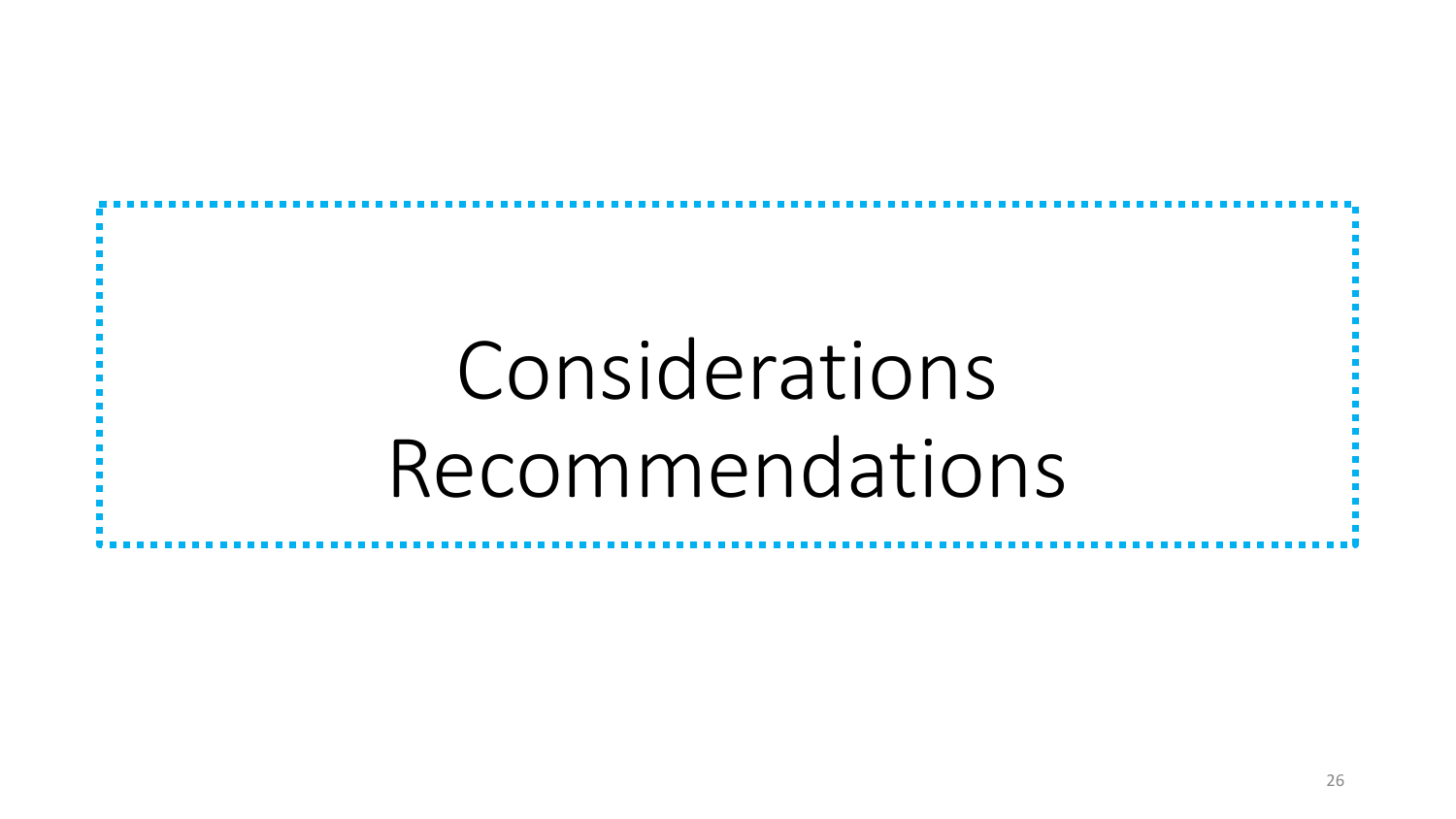# Some of the many practical considerations

What is the trainer and lecturer expertise & availability?

To what extent can training be adapted to the local context?

How do you work with the skills & needs of heterogeneous groups?

How can you achieve, evaluate & document long-term training gains?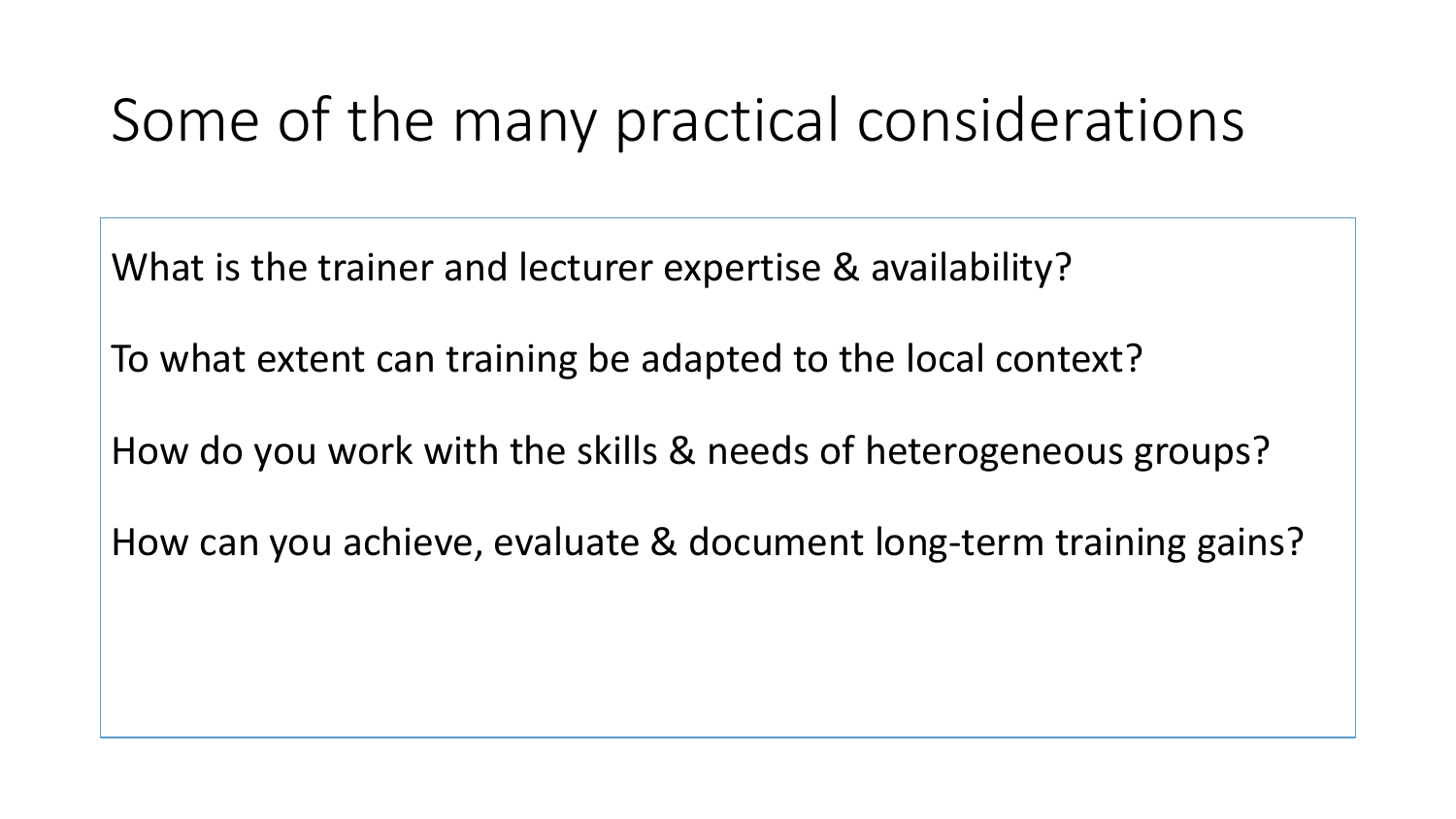#### Recommendations

Analyse needs

Provide just-in-time training

Allow time to consolidate learning

Create authentic materials & activities

Get trainees to take ownership of their learning

Take attitudes & emotions into account

Avoid 'remedial' approach: build confidence

Embed in a larger professional development training programme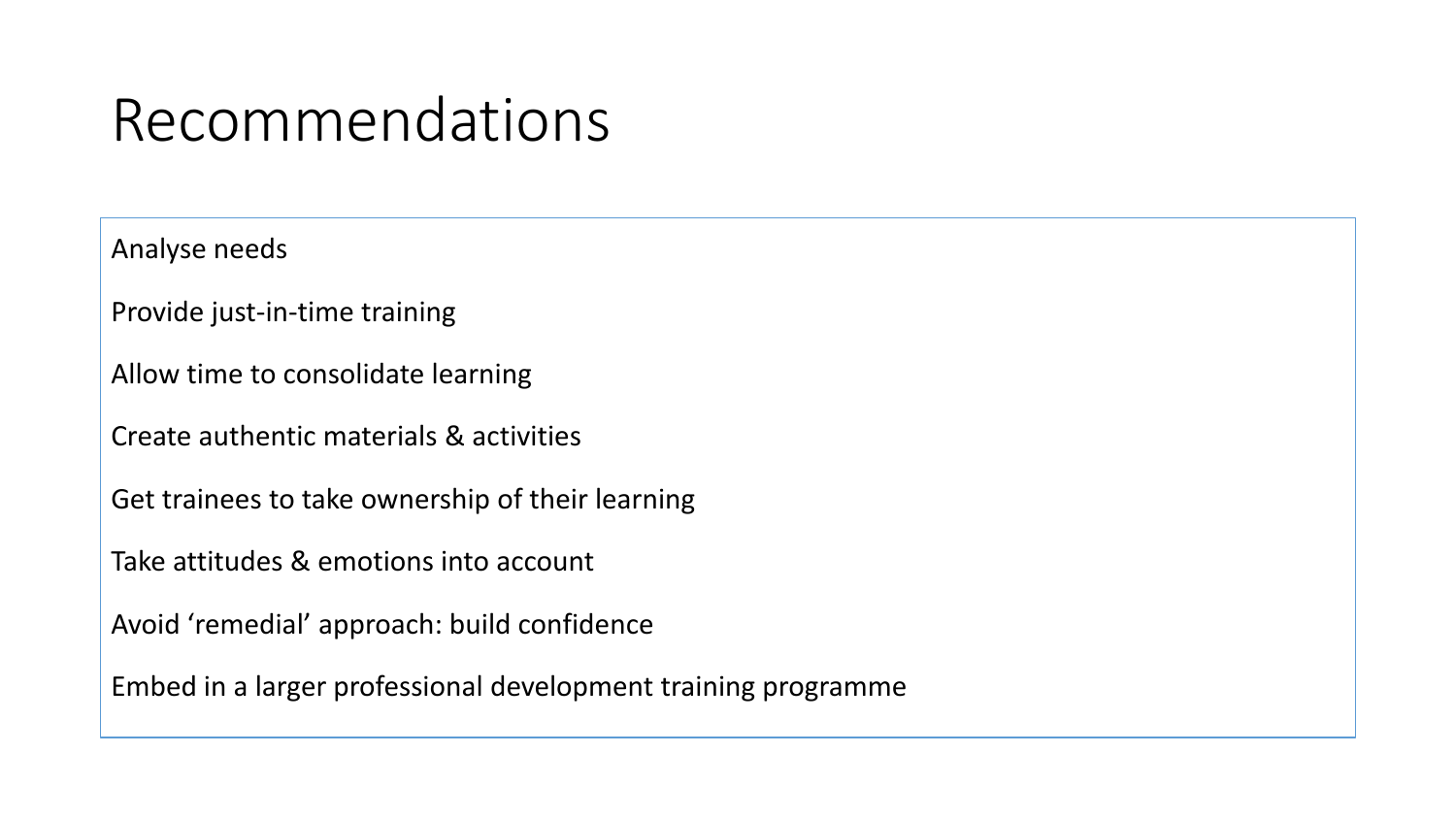- Dafouz Milne, E. (2021). Repositioning English-Medium Instruction in a Broader International Agenda: Insights from a Survey on Teacher Professional Development. Alicante Journal of English Studies, 34, 15-38.<br>doi.org/10.
- Dafouz, E., Haines, K., & Pagèze, J. (2020). Supporting educational developers in the era of internationalised higher education: insights from a European project. *International Journal of Bilingual Education and*<br>Bilingualism, 23(3), 326-339.
- Deroey, K. L. B. (2021). Lecturer training for English Medium Instruction: what and how? In B. D. Bond, A. & M.<br>Evans (Ed.), *Innovation, exploration and transformation. Proceedings of the 2019 BALEAP Conference.* Reading: Garnet.
- Gustafsson, H. (2020). Capturing EMI teachers' linguistic needs: a usage-based perspective. *International Journal of Bilingual Education and Bilingualism, 23*(9), 1071-1082.
- Haines, K. (2017). Purposeful interaction and the professional development of content teachers: observations<br>of small-group teaching and learning in the international classroom. In J. Valcke & R. Wilkinson (Eds.),<br>Integrat
- Inbar-Lourie, O., & Donitsa-Schmidt, S. (2020). EMI Lecturers in international universities: is a native/non-<br>native English-speaking background relevant? International Journal of Bilingual Education and Bilingualism,<br>23
- Nieto Moreno de Diezmas, E., & Fernández Barrera, A. (2021). Main challenges of EMI at the UCLM: teachers'<br>perceptions on language proficiency, training and incentives. Alicante Journal of English Studies, 34, 39-61.
- Pagèze, J., & Lasagabaster, D. (2017). Teacher development for teaching and learning in English in a French<br>higher education context. Critical issues in English-medium instruction at university. L'Analisi linguistica e *letteraria. Supplement*, 289-310.